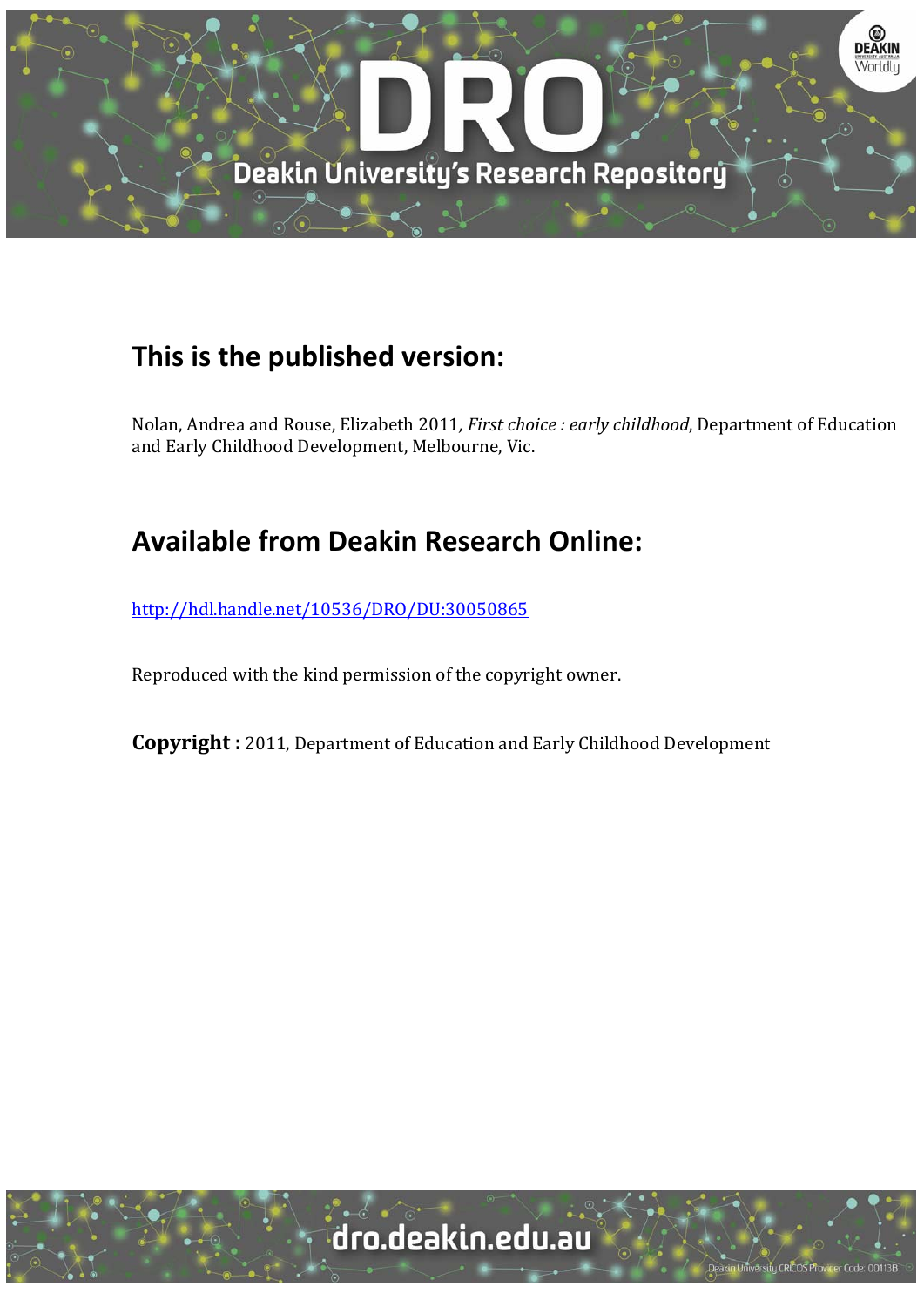# First Choice: Early Childhood

**Associate Professor Andrea Nolan** *Victoria University*

**Elizabeth Rouse**  *Australian Catholic University*

*March 2011*



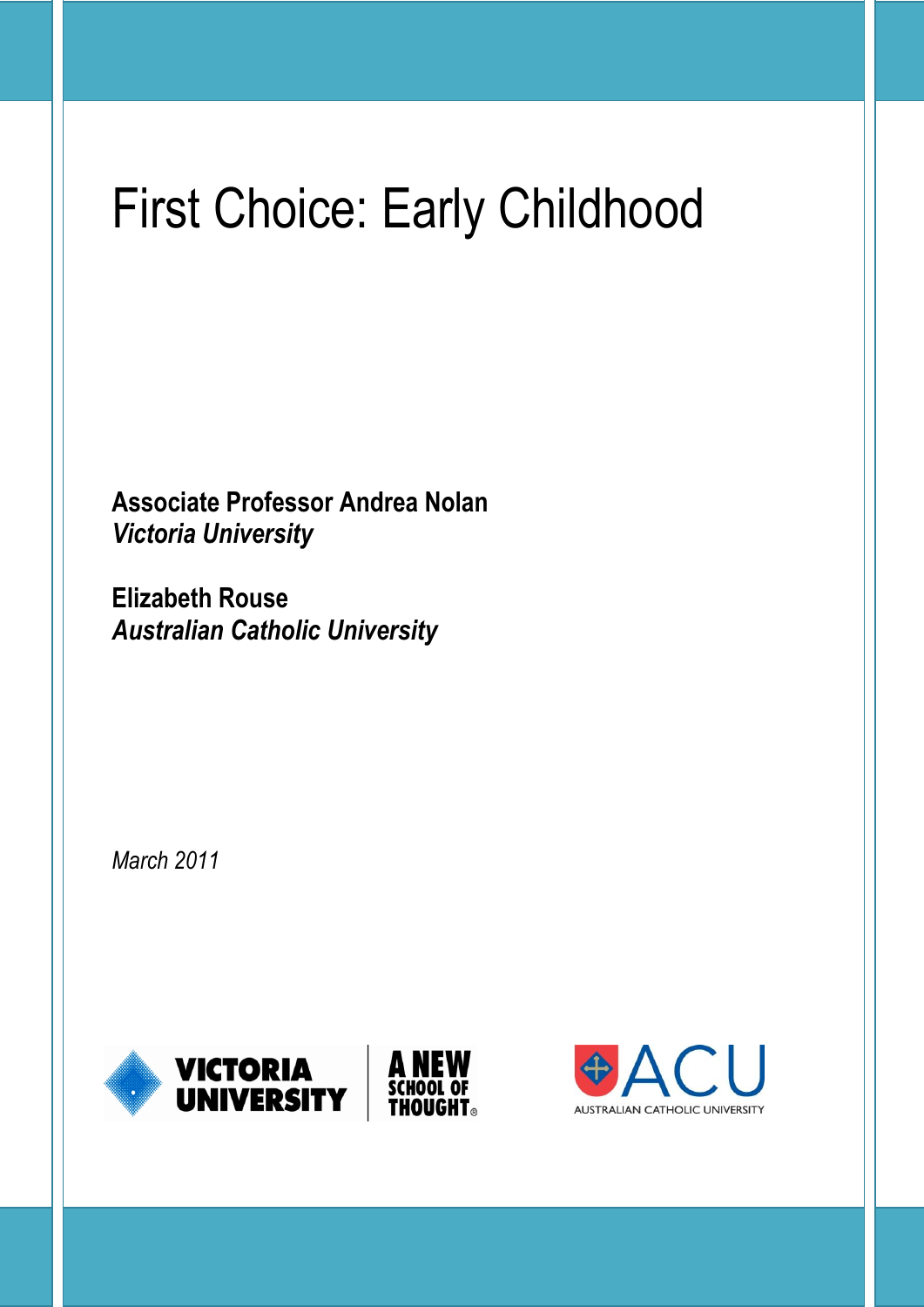# <span id="page-2-0"></span>**Acknowledgements**

This report would not have been possible without the support of two research assistants, Caroline Scott and Kate Campbell. We thank them for their interest in the project and the time they spent collating and compiling the data, especially Caroline who handled the bulk of the data with remarkable confidence. As this research project was a collaborative effort we thank both universities for acknowledging the value of supporting us to work together across the two student cohorts and we would also like to acknowledge the early childhood / primary student teachers who took the time to participate in this project and provided considered comments to the survey questions. Finally, we would like to acknowledge the support and enthusiasm provided by Jennifer Jackson, from the Department of Education and Early Childhood Development. This has been an interesting project for us all.

*Andrea Nolan & Elizabeth Rouse Victoria University – Australian Catholic University March, 2011*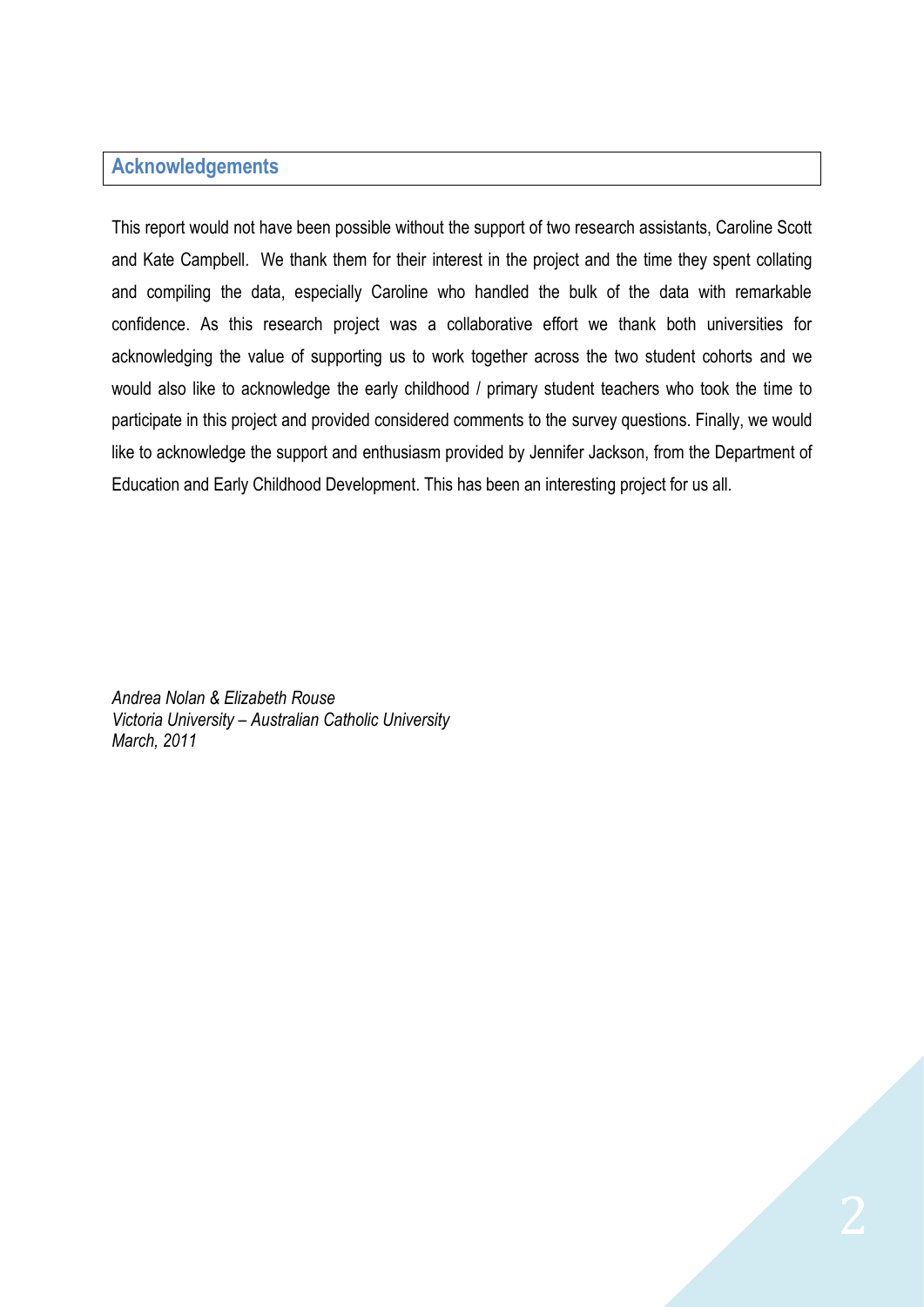# **Table of Contents**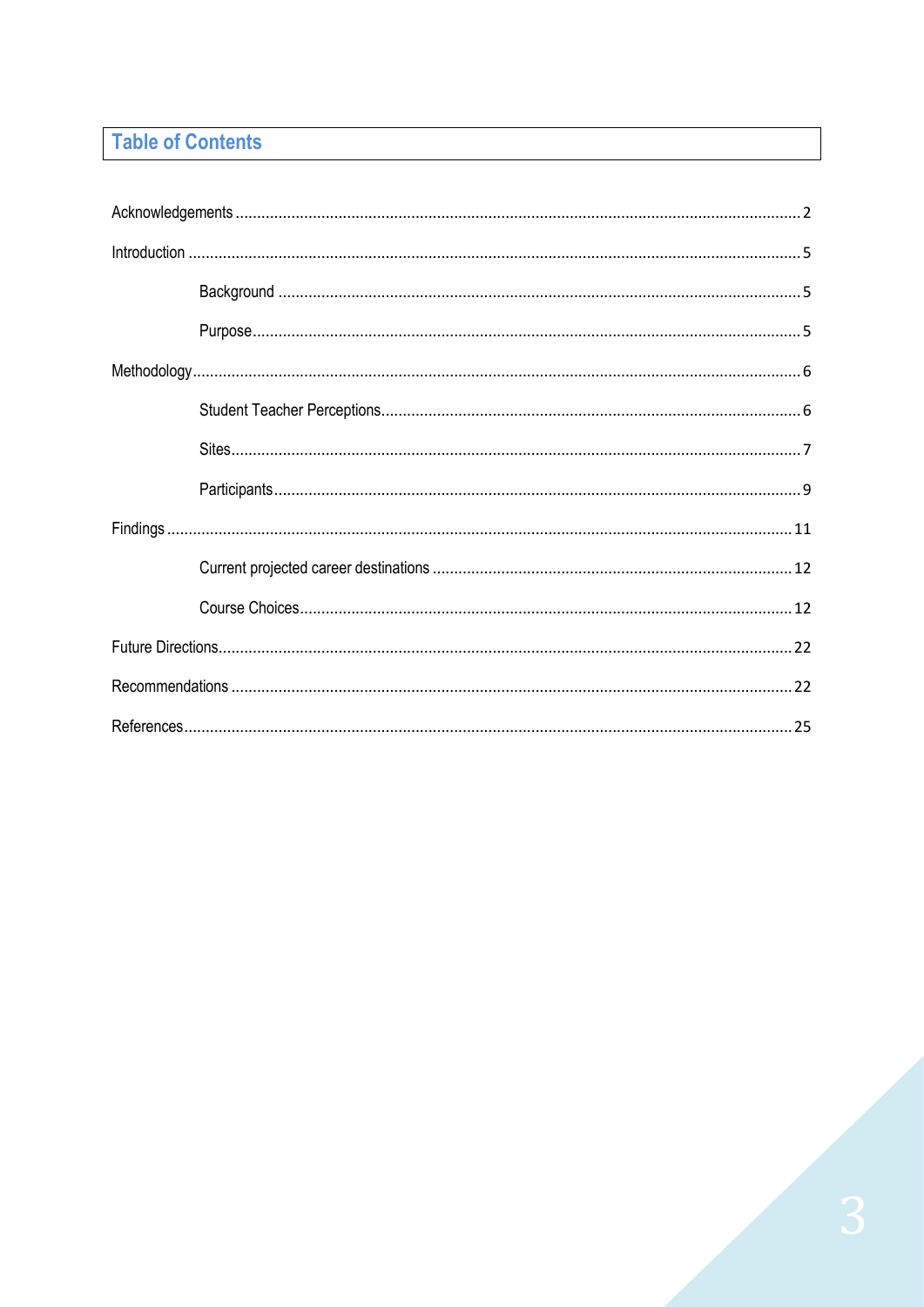# **List of Tables**

# **List of Graphs**

| Graph 3: Current career choice mapped against those students holding a Children's Services qualification on |  |
|-------------------------------------------------------------------------------------------------------------|--|
| Graph 4: Current career choice mapped against those students with no qualification on entry 14              |  |
| Graph 5: Current career choice mapped against those students with prior qualifications on entry  14         |  |
| Graph 6: Current career choice mapped against 3rd & 4th year student teachers at Victoria University  14    |  |
|                                                                                                             |  |
|                                                                                                             |  |
|                                                                                                             |  |
|                                                                                                             |  |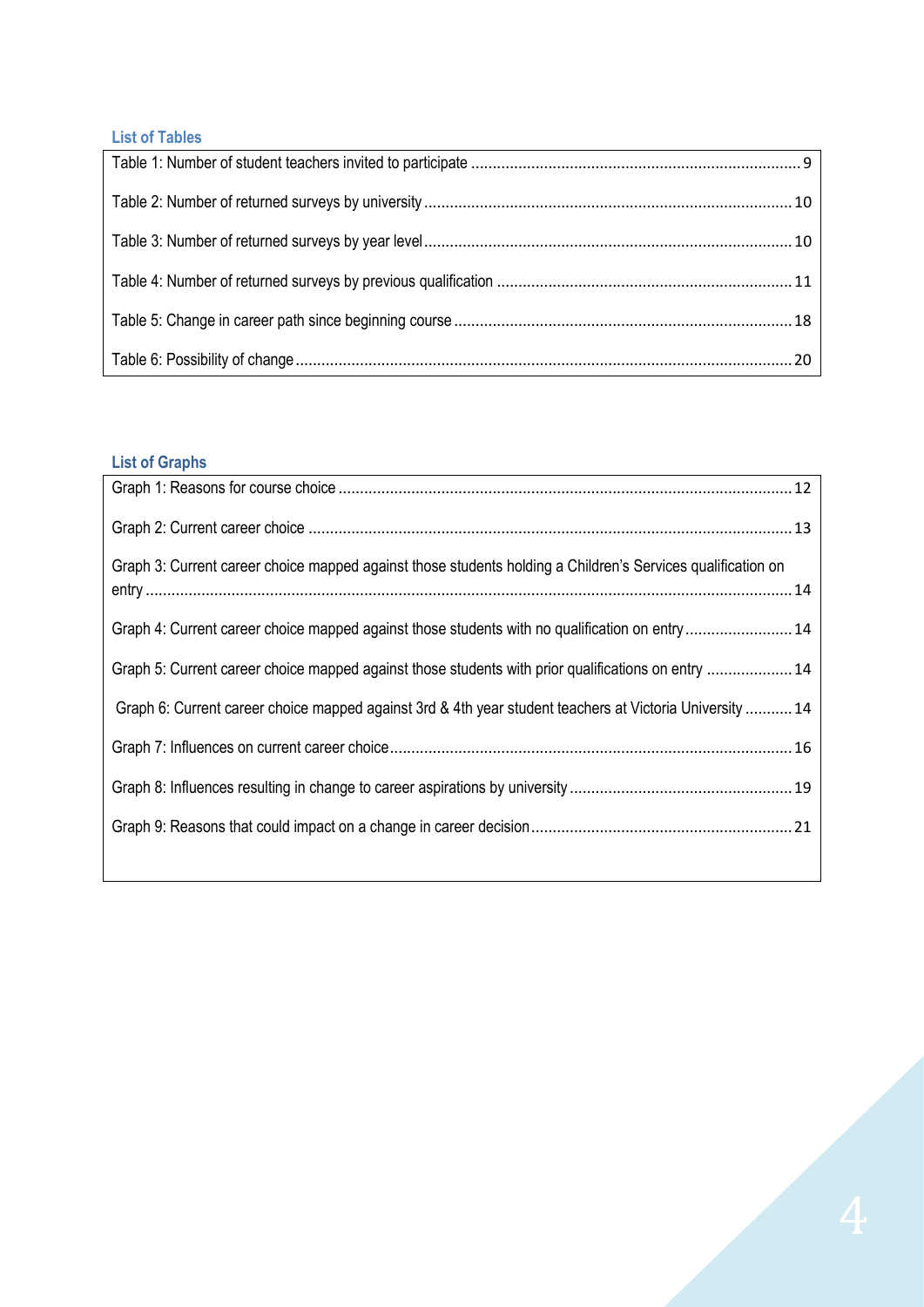#### <span id="page-5-0"></span>**Introduction**

#### <span id="page-5-1"></span>*Background*

There is increasing concern in all education sectors across Australia about this country's ability to attract and retain quality educators to meet future workforce demands for all levels of schooling (MCEETYA, 2005; Hartsuyker, 2007). With an aging workforce and increasing turnover from retirements, there is a need not only to attract, but also to retain, a large number of new teachers. With the early childhood education and care sector in the spotlight, new government initiatives such as the commitment to 15 hours of kindergarten for children in the year before formal schooling, and the directive that by the year 2014 all long day care services in Victoria will be required to employ a degree trained early childhood teacher, the workforce situation is critical. Unfortunately anecdotal evidence suggests that a career in the early childhood sector is not the preferred choice of students undertaking courses which lead to dual primary/early childhood teaching qualifications, with these graduates being more likely to take up primary teaching positions. Stakeholder comments to the Early Childhood Strategy Division, Office for Children and Portfolio Coordination, Department of Education and Early Childhood Development (DEECD), suggest that these students often associate primary teaching with better pay, conditions and career opportunities, along with better professional support in the first years of teaching. In response to this the DEECD is currently developing the *First Choice: Early Childhood* program that will challenge the perceptions of student teachers, raising awareness of the unique rewards and opportunities available in early childhood careers and supporting them to develop in their role as an early childhood educator. The program will be designed to encourage and support highperforming students in dual qualification (early childhood / primary) teaching courses in Victoria to choose early childhood careers.

#### <span id="page-5-2"></span>*Purpose*

The aim of this research project is to provide recommendations to inform the development of the *First Choice: Early Childhood* program through the identification and documentation of early childhood student teachers' expectations and perceptions of their workforce destination after graduating with a teaching qualification that enables employment in both a primary school and an early childhood education and care setting. The focus is on understanding the reasons impacting on the choices and perceptions of early childhood student teachers as to their employment destination.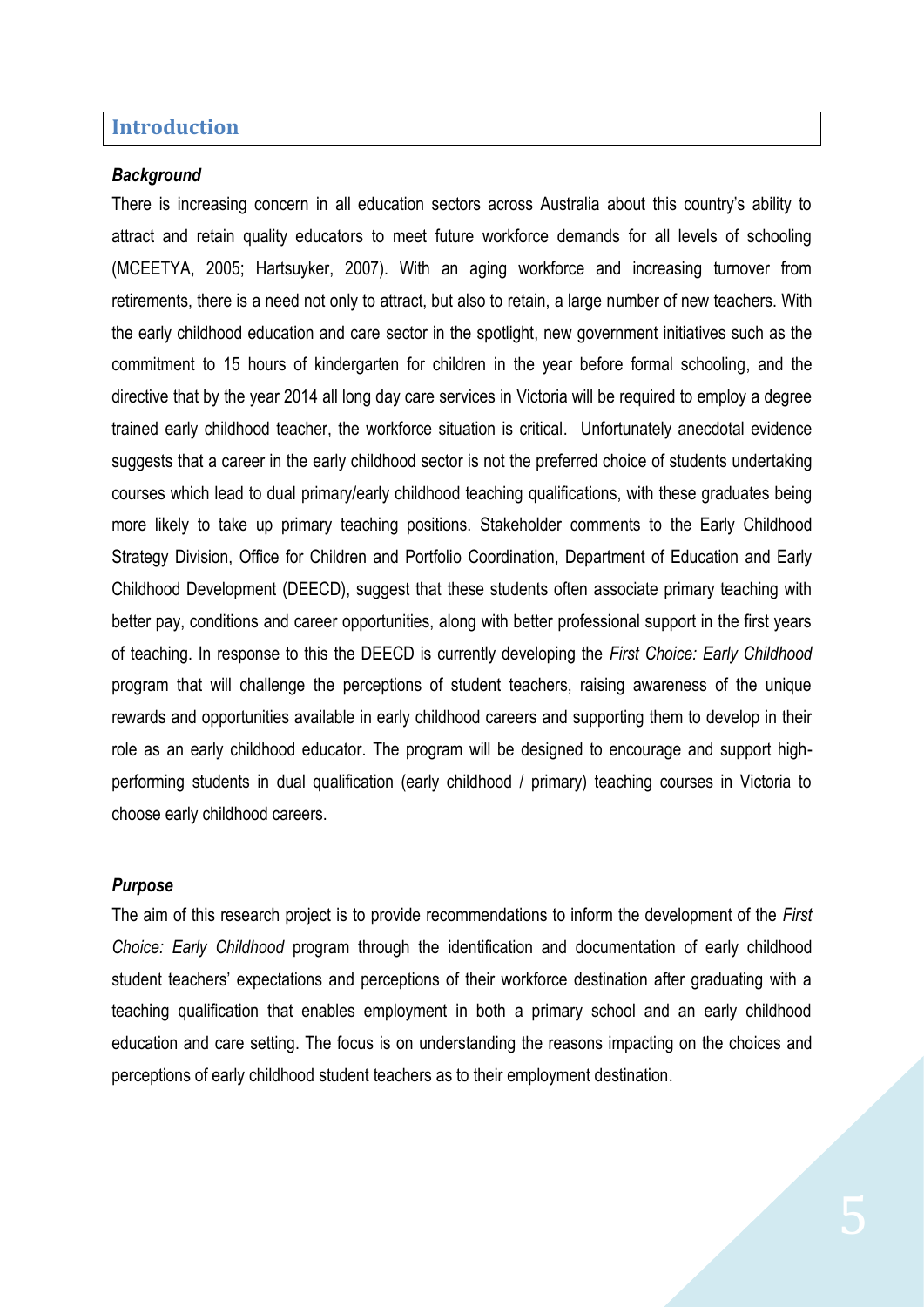#### <span id="page-6-0"></span>**Methodology**

Two different research teams were engaged to undertake research to provide a strong evidence base for the design of the *First Choice: Early Childhood* program. The Centre for Equity and Innovation in Early Childhood (CEIEC), Melbourne Graduate School of Education, University of Melbourne, was responsible for the Literature Review and a small in-house survey, whilst the Victoria University – Australian Catholic University team broadened the data set on student teacher perceptions by surveying a wide range of students across two further universities. Both projects provided recommendations, independently of each other, for the design of the *First Choice: Early Childhood* program.

The Victoria University – Australian Catholic University contribution to the *First Choice: Early Childhood*  project built on another joint research project currently underway in these universities, exploring the motivations of students in courses that lead to careers in early childhood or primary teaching. Relevant preliminary data from this longitudinal study has been used in the preparation of this report, as it was very well-matched to the objectives of the *First Choice: Early Childhood* project.

#### <span id="page-6-1"></span>*Student Teacher Perceptions*

This part of the research involved student teachers who were currently undertaking a dual early childhood and primary teaching qualification at Victoria University and the Australian Catholic University. These student teachers, in all year levels of the courses, were invited to participate in a survey. The anonymous survey asked each student cohort questions relating to their career aspirations and potential influences on these aspirations, critical decision points and the factors impacting on their decision making. The survey was designed to gain both quantitative and qualitative data. All questions were open-ended requiring short written responses.

Surveys are commonly conducted in the early childhood field and the field of education more generally as a valid and appropriate research approach to gain understanding and insight into the perspectives of the participants involved in the situation (in this case student teachers undertaking a dual early childhood and primary teaching qualification). Surveys aim to obtain information from a selection of the population, presenting findings that are representative of that population. Due to the number of responses the researchers were able to compare data across university cohorts highlighting certain features existing in certain categories.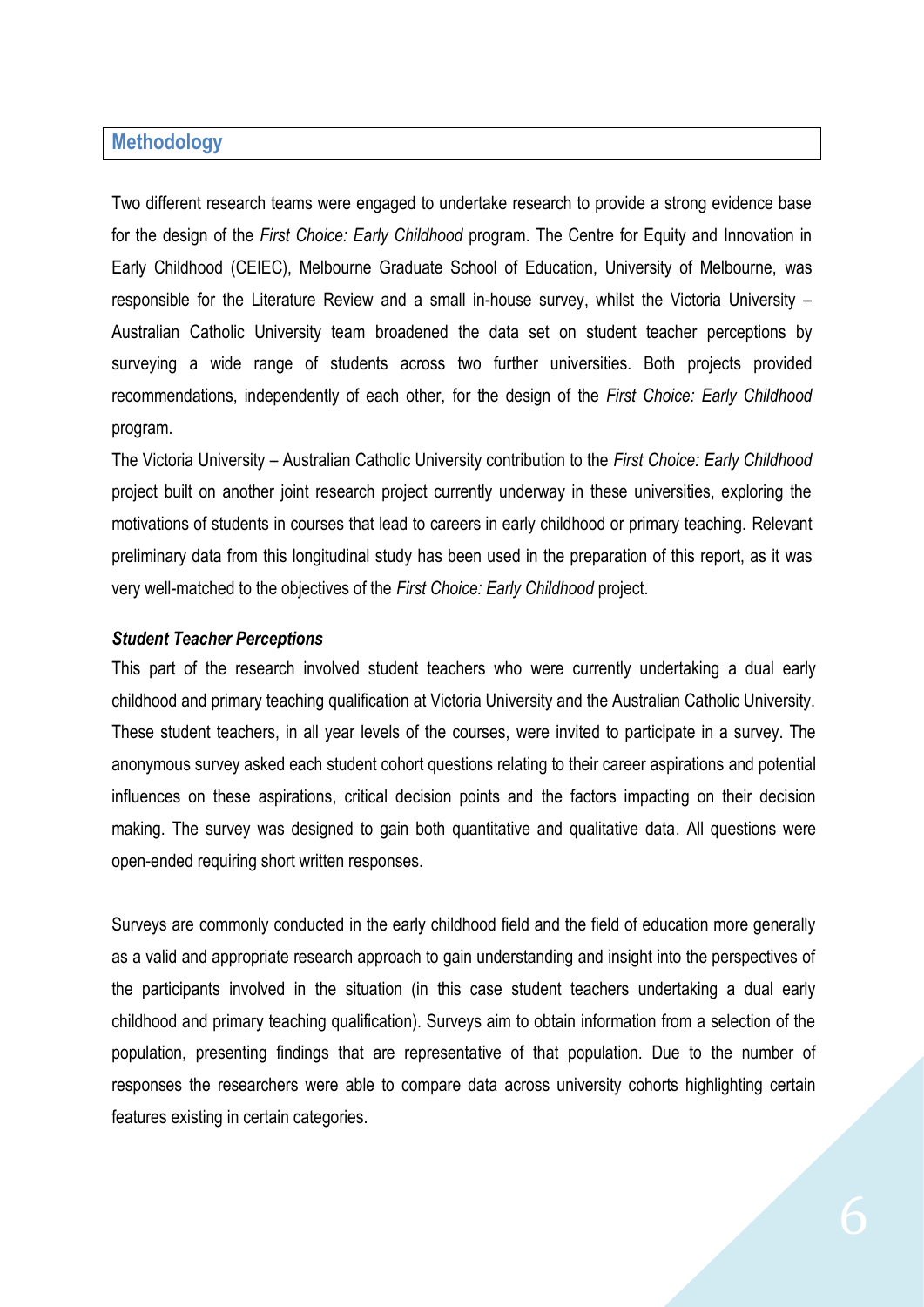Analysis of the qualitative data consisted of examining and categorizing the 'evidence' to address the initial aims of the study. Thematic analysis of data to generate categories was also utilised. The research team searched for patterns of sameness and difference along with descriptive analysis using the theoretical propositions. The intention of the researchers was to blend description with analysis of themes.

#### <span id="page-7-0"></span>*Sites*

#### **Victoria University**

Victoria University is a multi-campus, dual-sector higher education institution based in the western region of Melbourne in an area of diverse cultures and socio-economic backgrounds. The University offers more than 700 courses and provides services to more than 47,000 students within the Higher Education sector's Faculties of Arts, Education and Human Development; Business and Law; and Faculty of Health Engineering and Science; and within the TAFE sector.

Since 2004, Victoria University has undertaken a review of its philosophical and educational understandings. The evaluation has directed a re-consideration of the ways in which the university interacts with its various communities and of the purposes of its educational programs. The basis for VU's future, expressed in five 'commitments', is a radical engagement of the University with industry and community through a demanding provision that all courses contain substantial provision for learning in the workplace. An associated and related commitment is that the university will make tangible improvements in its immediate local community in Melbourne's western region.

#### *School of Education*

The School of Education, in the Faculty of Arts, Education and Human Development, at Victoria University offers programs in education including primary and secondary teaching, early childhood education, outdoor education and physical education, youth studies, Indigenous studies, literacy, multimedia, Teaching English to Speakers of Other Languages (TESOL) and computer-mediated art as well as a range of post-graduate coursework and research programs. Undergraduate courses in the School provide students with flexible career outcomes, with an emphasis on learning in workplaces and community settings. Through educational partnerships with local schools, community organisations and industry, especially in Melbourne's western region, undergraduate and post-graduate students experience valuable workplace learning environments and use this experience as the basis for their learning at the University.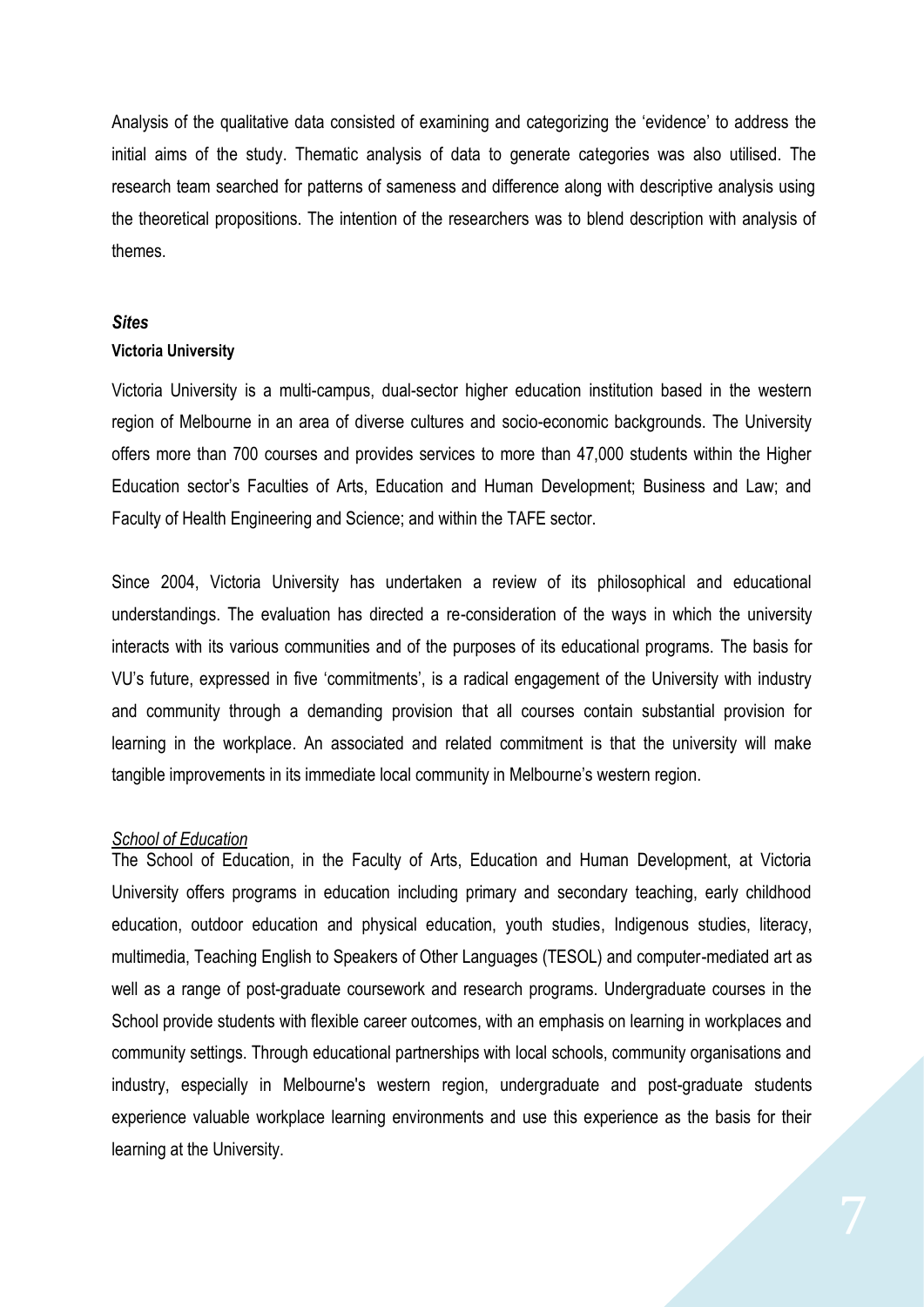#### *Early Childhood Education*

Early childhood courses at Victoria University cater for multiple entry points into degree programs. Students enter after completing Year 12 studies, or with a Diploma of Children's Services, as well as 3 year trained kindergarten teachers being able to undertake their fourth year of study. This area of the School of Education is expanding to cater for more students from diverse pathways. Like all other courses offered by the School of Education, close partnerships with children's services underpin the student experience as well as the research initiatives.

#### **Australian Catholic University**

Australian Catholic University is a multi-campus, higher education institution with campuses in all capital cities across the east coast of Australia, as well as in Ballarat in Victoria. The St Patrick's campus based in Fitzroy attracts students from across the wide Melbourne metropolitan area and some regional towns with a wide diversity of cultures and socio-economic backgrounds. The University provides services to more than 20,000 students within the faculties of Arts and Sciences, Education, Health Sciences; Theology and Philosophy and Business.

#### *The School of Education*

The School of Education, in the Faculty of Education, at Australian Catholic University offers both preservice and post-graduate programs in education including primary and secondary teaching, early childhood education, Teaching English to Speakers of Other Languages (TESOL) as well as a range of post-graduate coursework and research programs. Undergraduate courses in the School provide students with flexible career outcomes, with an emphasis on learning in workplaces and community settings. With a strong focus on community engagement and social justice the School of Education has developed strong partnerships with schools, community organisations and early childhood education and care programs across wider Melbourne to ensure the undergraduate and post-graduate students experience valuable workplace learning environments and use this experience as the basis for their learning at the University.

#### *Early Childhood Education*

The Australian Catholic University offers a Bachelor of Education (Early childhood and Primary) to cater for multiple career aspirations of graduates. Students enter after completing Year 12 studies, or as a mature age entrant. This area of the School of Education is expanding to cater for increased demand. Like all other courses offered by the School of Education close partnerships with children's services programs underpins the student experience, as well as research initiatives. The Bachelor of Education (Early Childhood and Primary) course at the Melbourne campus commenced in 2009, with over 200 students enrolled in either first or second year. The Ballarat campus will commence students in the final (fourth) year of studies in semester 2, 2011.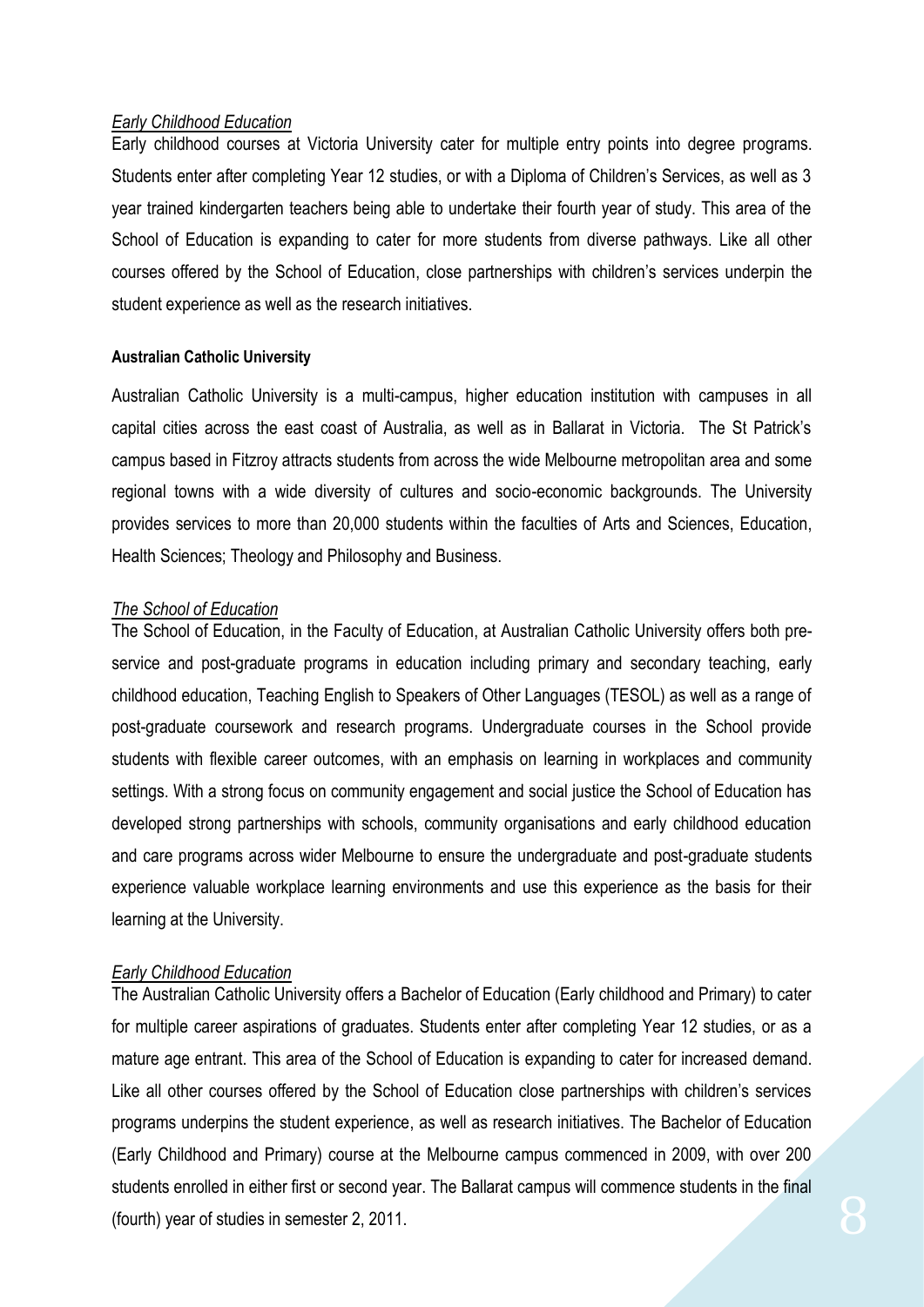#### <span id="page-9-0"></span>*Participants*

Student teachers undertaking a dual early childhood primary teaching at Victoria University and the Australian Catholic University were invited to participate in the broader VU-ACU longitudinal research project. The initial invitation was made by a member of the research team visiting a class where the potential participants were attending and explaining the project, or in the case of the Victoria University final year student teachers, a letter with the survey attached along with an accompanying prepaid envelop was mailed to home addresses. Relevant data from this research project was subsequently used for the *First Choice: Early Childhood* report.

| <b>Victoria University</b> | <b>Australian Catholic University</b> |
|----------------------------|---------------------------------------|
| 1st Year: 100              | 1st Year: 112                         |
| 2nd Year: 94               | 2nd Year: 95                          |
| 3rd Year: 60               |                                       |
| 4th Year: 15               |                                       |

<span id="page-9-1"></span>**Table 1: Number of student teachers invited to participate**

Note that the Australian Catholic University is a new course at the Melbourne Campus and as such the 3<sup>rd</sup> and 4th years of the course were not offered in 2010. Students participating in the course at the Ballarat campus (which has all four years of the course running) were not included in this initial survey as the cohort was deemed too small. Also note that the small number of fourth-year students from Victoria University is due to this being the first cohort through of a new course where initial intake numbers were low.

<span id="page-9-2"></span>210 usable surveys were returned. This represented a 44 percent return rate overall, with 476 surveys distributed in total. With the anonymity of distribution it was not possible to follow-up individually for returns, and as the project was due to be completed before classes re-commenced a reminder during class time when the student teachers were on campus was not possible. All students undertaking the dual degree at both universities were targeted in order to get a relatively substantial response for reliability of reporting findings. There was a variance in response rates between the universities as well as in the year levels as the following Tables illustrate.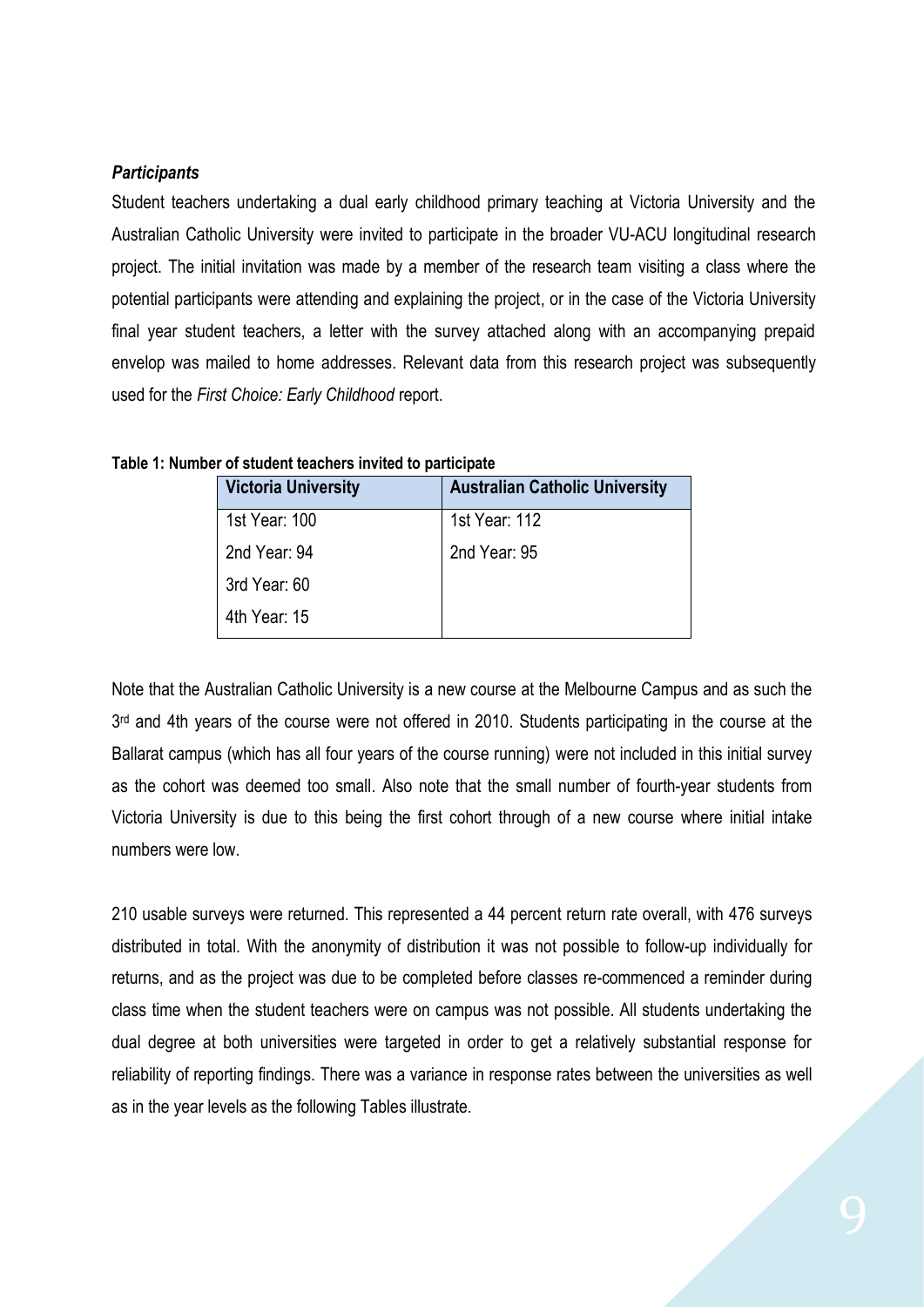| <b>University</b> | <b>Frequency</b> | <b>Percent</b> |
|-------------------|------------------|----------------|
| VU                |                  | 36.2           |
| <b>ACU</b>        | 134              | 63.8           |
| Total             | 210              | 100.0          |

**Table 2: Number of returned surveys by university**

<span id="page-10-0"></span>

|  | Table 3: Number of returned surveys by year level |  |
|--|---------------------------------------------------|--|
|--|---------------------------------------------------|--|

| <b>Year Level</b> | Frequency | <b>Percent</b> |
|-------------------|-----------|----------------|
| 1st Year          | 99        | 47.1           |
| 2nd Year          | 82        | 39.0           |
| 2nd Year          | 17        | 8.1            |
| accelerated*      |           |                |
| 3rd Year          | 11        | 5.2            |
| 4th Year          |           | .5             |
| Total             | 210       | 100.0          |

\* The 2nd Year accelerated cohort at Victoria University enters the course at Year 2 with a Diploma of Children's Services or equivalent early childhood qualification.

<span id="page-10-1"></span>Most student teachers who participated in the survey were female and had no previous post secondary qualifications (64%), with a larger percentage coming into the Australian Catholic University with no previous qualifications when compared to Victoria University. For those who did hold qualifications these were predominately located in the Children's Services area, as the Victoria University course offers credit for students holding a Diploma of Children's Services. When breaking down the responses into each of the institutions, 35% of respondents from Victoria University had prior qualifications in children's services (Advanced Diploma 2%; Diploma 27% & Certificate III 6%). This is not surprising as Victoria University has an accelerated mode of delivery for those holding a Diploma of Children's Services. In contrast only 9% of respondents from the Australian Catholic University held previous children's services qualifications on entry into the course (Advanced Diploma 1%; Diploma 2.5% & Certificate III 6%) which is also not surprising as Australian Catholic University offers no credit for previous children's services qualifications. Other qualifications identified were from a wide range of vocational educational training qualifications at the diploma and certificate levels (4%).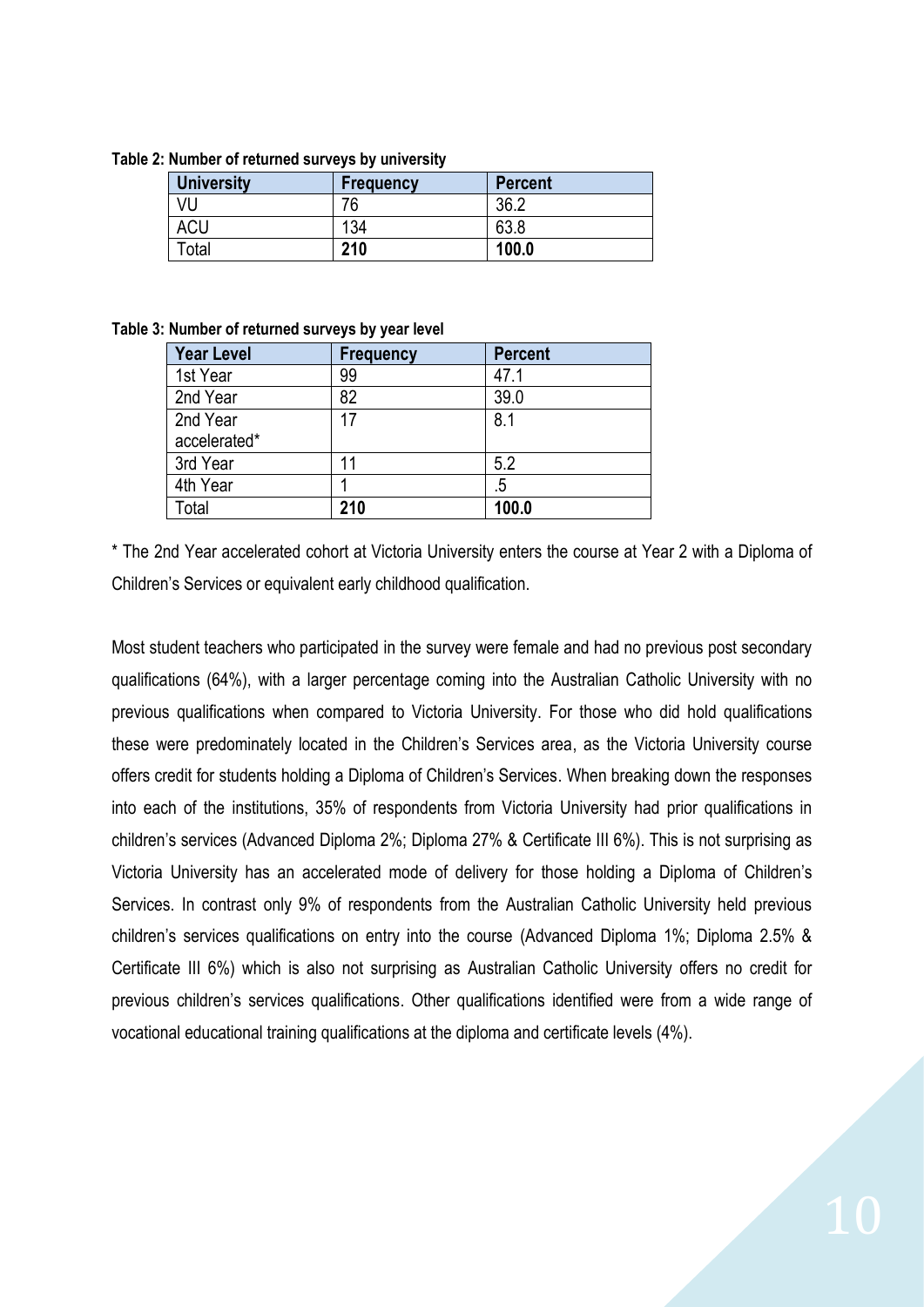| <b>Previous</b>            | <b>Frequency</b> | <b>Percent</b> |
|----------------------------|------------------|----------------|
| Qualification              |                  |                |
| Advanced<br>Diploma        | $\overline{2}$   | 1.0            |
| Children's services        |                  |                |
| Diploma of Children's      | 23               | 11.0           |
| <b>Services</b>            |                  |                |
| Certificate<br>Ш           | 11               | 5.2            |
| <b>Children's Services</b> |                  |                |
| Other Diploma              | 16               | 7.6            |
| <b>Other Certificate</b>   | 16               | 7.6            |
| <b>Other Qualification</b> | 8                | 3.8            |
| Nil                        | 134              | 63.8           |
| Total                      | 210              | 100.0          |

**Table 4: Number of returned surveys by previous qualification**

Participants were asked to identify any prior experience of working with children. 74% of participants identified that they had been involved in some capacity, either in a formal or informal way, in a range of preschool aged, school aged or community based programs. These included casual babysitting, coaching children's sport, working in out of school hours, children's services and integration support programs.

# <span id="page-11-0"></span>**Findings**

The findings have been organised according to the themes evident in the survey and are represented by both graphs and individual student teacher comments where appropriate. The themes are as follows:

Current projected career destinations

- Course choices
- Current career aspirations at this stage of their course
- Influences impacting on destination decisions

#### Changes in career aspirations

- Changes occurring in projected career destinations
- Significant influences on changes to career aspirations
- Possible impacting factors on future career choices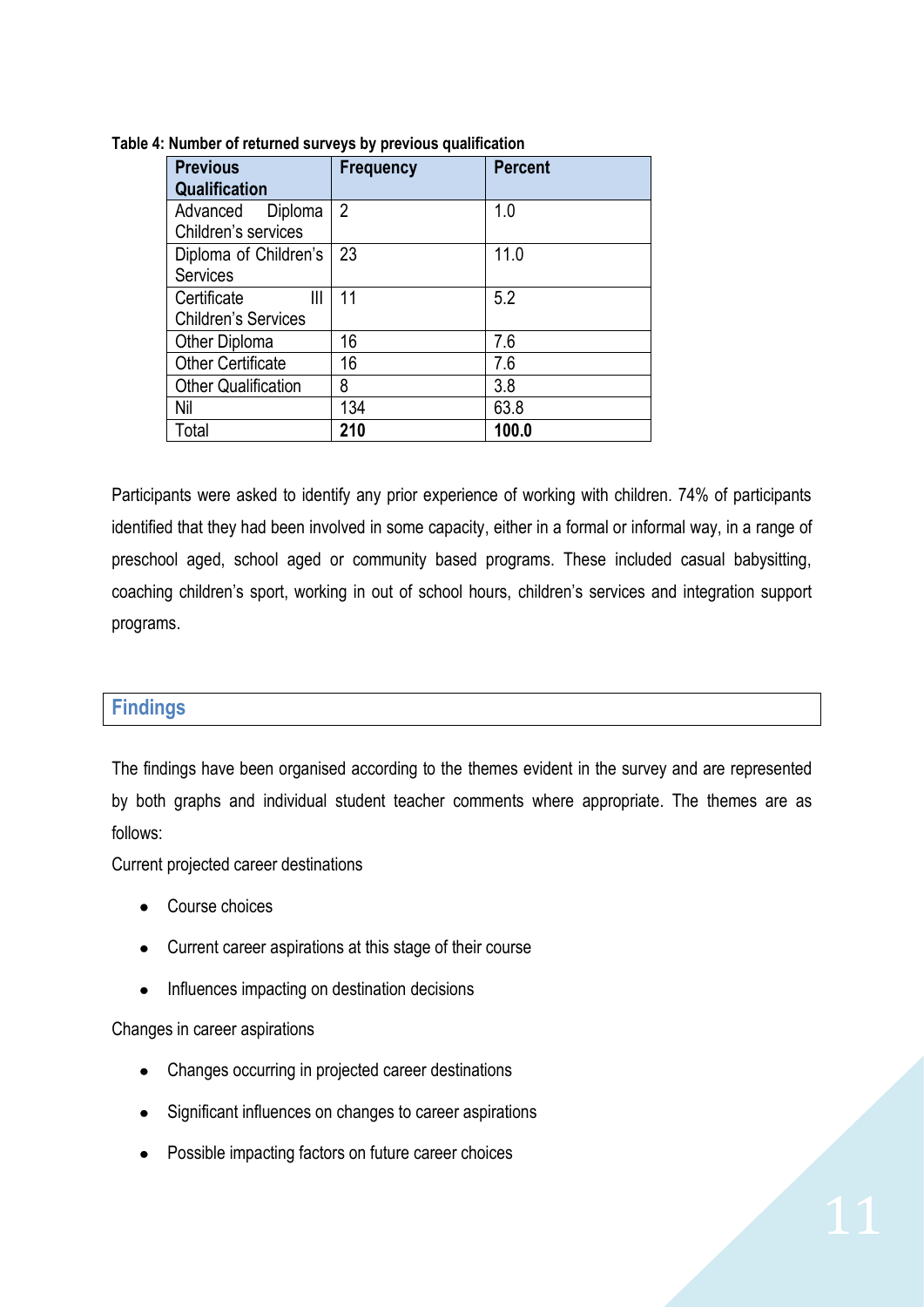#### <span id="page-12-0"></span>*Current projected career destinations*

#### <span id="page-12-1"></span>*Course Choices*

When asked to nominate reasons for choosing the Early Childhood / Primary course, student teachers listed as their rationale a number of responses. The following graph illustrates the range of responses. Whilst a significant number wanted to work with children and were attracted to a dual qualification, less than 5% specifically identified that they wanted to work as an early childhood educator and interestingly just over 10% specified wanting to be a primary teacher. The 'Other' category encompassed aspects such as not wanting to teach in a secondary school environment which excluded choosing courses offering P – 12 training, convenience of university location, first course offered in response to Year 12 results, and lifestyle (working part time and fitting in around family commitments).



<span id="page-12-2"></span>**Graph 1: Reasons for course choice**

Why did you choose this course/institution?

#### *Career aspirations at this stage of their course*

As is displayed in the pie graph below the majority of students (over 50%), at the stage they had reached in their course, have indicated a desire to work as a primary school teacher with some specifying the early years as their first choice. This displays a significant increase from what the respondents identified as their initial motivation for choosing to enrol in the course. If the kindergarten, early childhood and child care responses are combined this amounts to approximately one quarter of the participants first choice. Within this combination kindergarten is strongly preferred as the career path. What is also significant is the fact that there are still approximately 20% of student teacher participants who are undecided.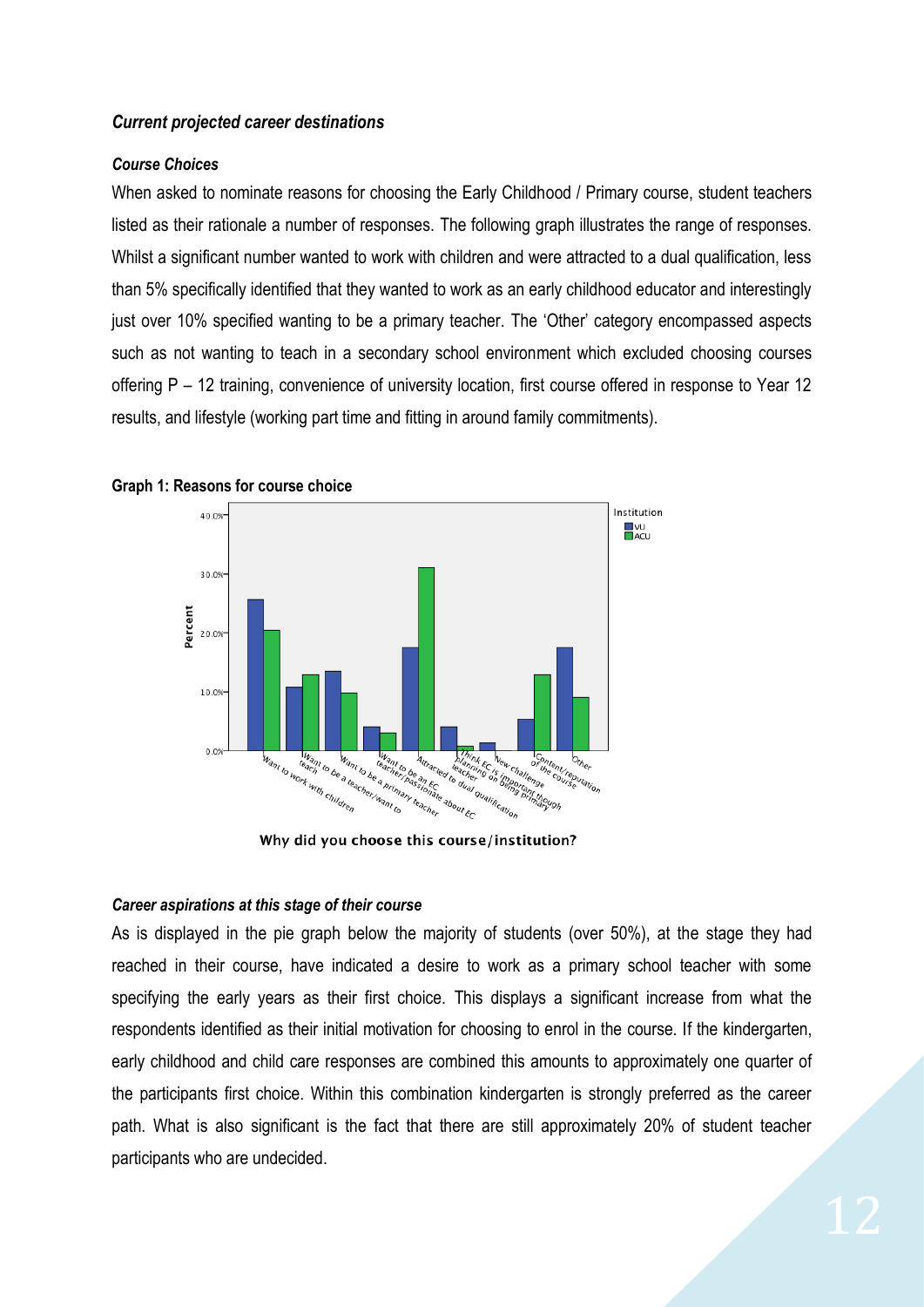#### <span id="page-13-0"></span>**Graph 2: Current career choice**



(NB. The distinction between kindergarten, early childhood and child care reflected the responses of the participants. It was clear that the use of these terms related to young children under school age).

In analysing the responses to the survey it became apparent that most of the participants with previous children's services qualifications elected primary school teaching as their preferred career choice. Having prior qualifications in any discipline area was also strongly associated with choosing primary teaching as a career destination at the point of data collection. Victoria University third and fourth year student teacher data, which was examined separately as these students are nearest to entering the workforce, also showed a strong alignment towards this preference.

The following graphs illustrate the match between career destinations and those student teachers who hold previous Children's Services qualifications, those student teachers with no other qualifications on entry, those who hold prior qualifications other than Children's Services qualifications, and Victoria University third and fourth year student teachers. Overall there appears to be some consistency in the percentage of the student teachers within each cohort who are undecided on their career destination.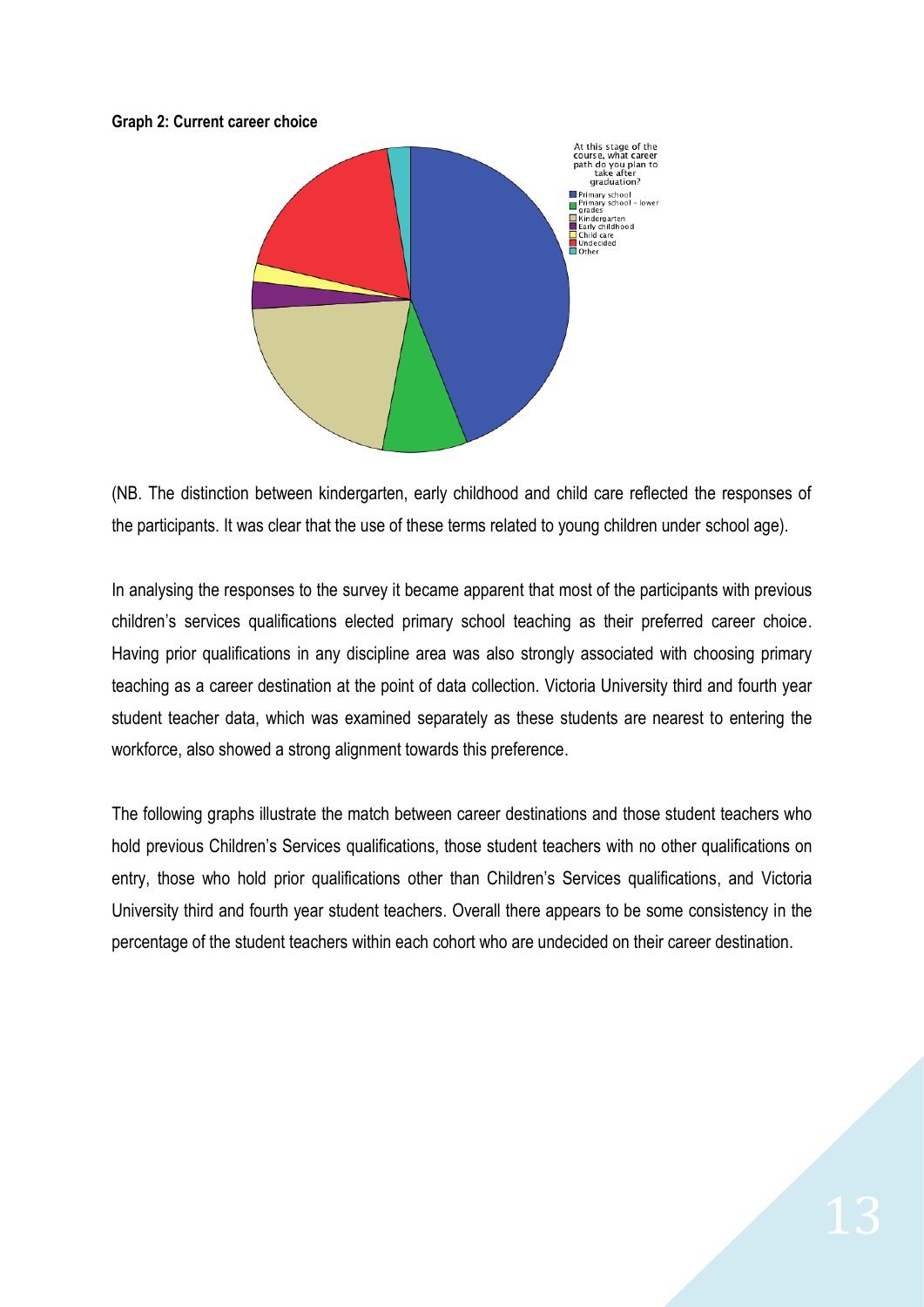<span id="page-14-0"></span>**Graph 3: Current career choice mapped against those students holding a Children's Services qualification on entry (n=36)**



<span id="page-14-1"></span>**G**

**raph 4: Current career choice mapped against those students with no qualification on entry (n=134)**



<span id="page-14-3"></span><span id="page-14-2"></span>**Graph 5: Current career choice mapped against those students with prior qualifications other than Children's Services on entry (n=40)**



- **Primary Teaching 62.5%**
- **Kindergarten Teaching 12.5%**
- **Undecided 25%**
- **Early Childhood 3.1%**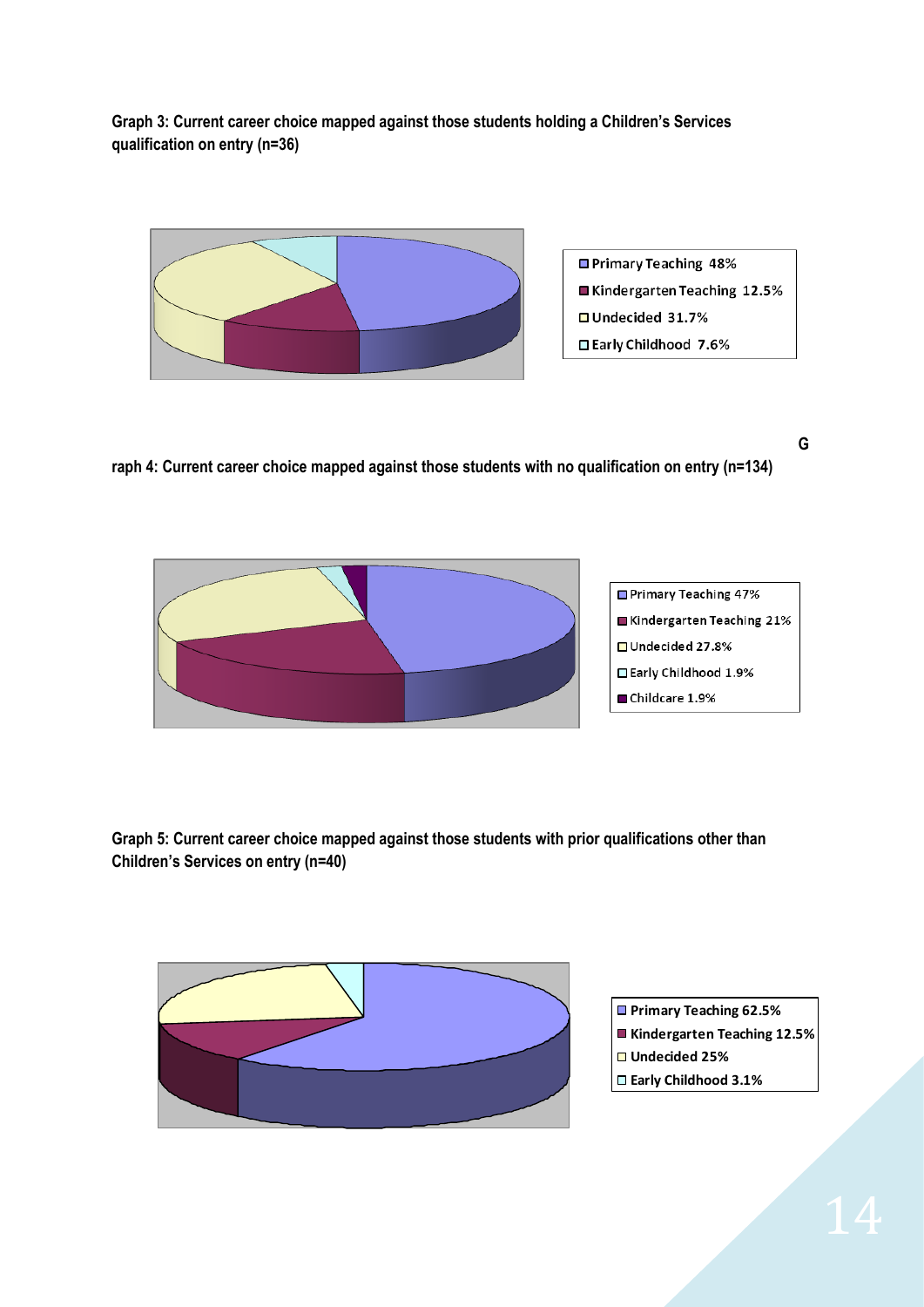**Graph 6: Current career choice mapped against 3rd & 4th year student teachers at Victoria University (n=12)**



(NB. The distinction between early childhood and the early years of schooling was made very clear in the student teacher responses).

#### *Influences impacting on destination decisions*

When considering influences that impact on destination decisions it is useful to separate the data between the two institutions. The data from Victoria University represents a wider spread across all year levels (although the 3rd and 4th years of the course only represent 5.7% of the total responses) whilst the Australian Catholic University responses only comprised of student teachers in the first two years of their course. The implication of this is that student teachers from Victoria University will have experienced a more diverse range of practical placements than those at the Australian Catholic University. For example at Victoria University students in the first two years of the course experience practical placements in both early childhood and primary (to a lesser degree) settings whereas at the Australian Catholic University they undertake only an infant-toddler practical placement in their first year and a preschool practical placement in the second year, with the first year Australian Catholic University student teachers having only just commenced their infant-toddler placement at the time of survey completion. Taking this into consideration, it is interesting to see the strong influence of the practical placement / mentor across both universities.

The following graph highlights the student teacher participants' responses when asked to identify the biggest influence on their career aspirations.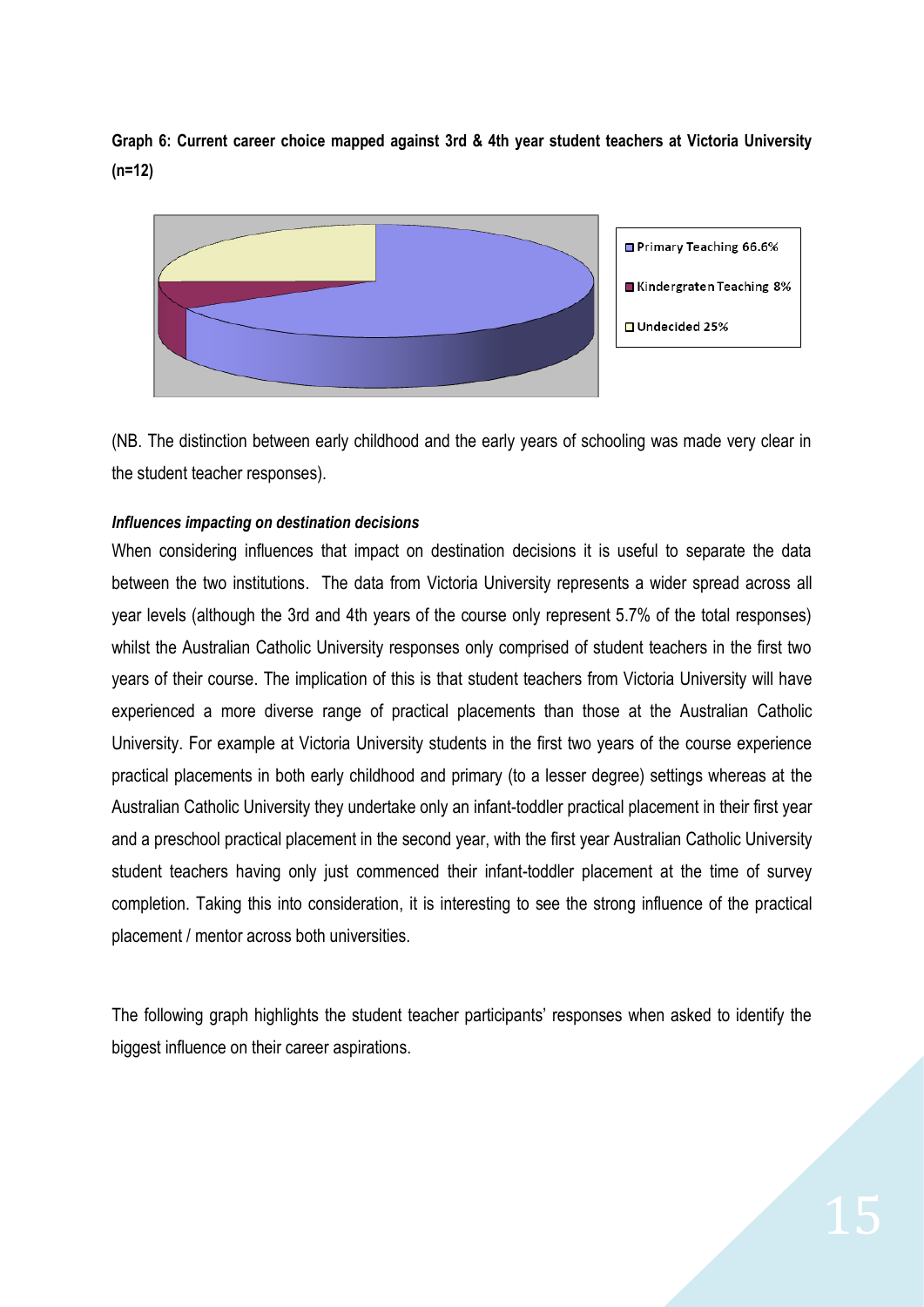<span id="page-16-0"></span>**Graph 7: Influences on current career choice** 



The student teachers mentioned that on practical placements they built their confidence, were able to put theory into practice, had their original career choice confirmed, became more determined to teach due to the experience, increased their general knowledge of teaching and developed a stronger awareness and understanding. One student teacher went as far as to state that she/he '*learnt more on placement than at university'*. Whether these experiences were positive or negative, there seemed to be an impact on career choice as the following examples illustrate:

*'I had a negative experience in the school but this gave me the desire to teach to improve the current standard in schools'*

*'I have not enjoyed the childcare placement but I possibly should work in childcare to improve the quality of care'*

*'The placement has given me an idea of how my workplace will be'*

*'The placement in early childhood showed me that I do not want to work in early childhood'*

*'I really enjoyed working with the 0-2 year olds. I didn't realise how much I would enjoy working with babies'*

*'I am now more aware of available options'*

*'I decided may not be able cope with children in early childhood'*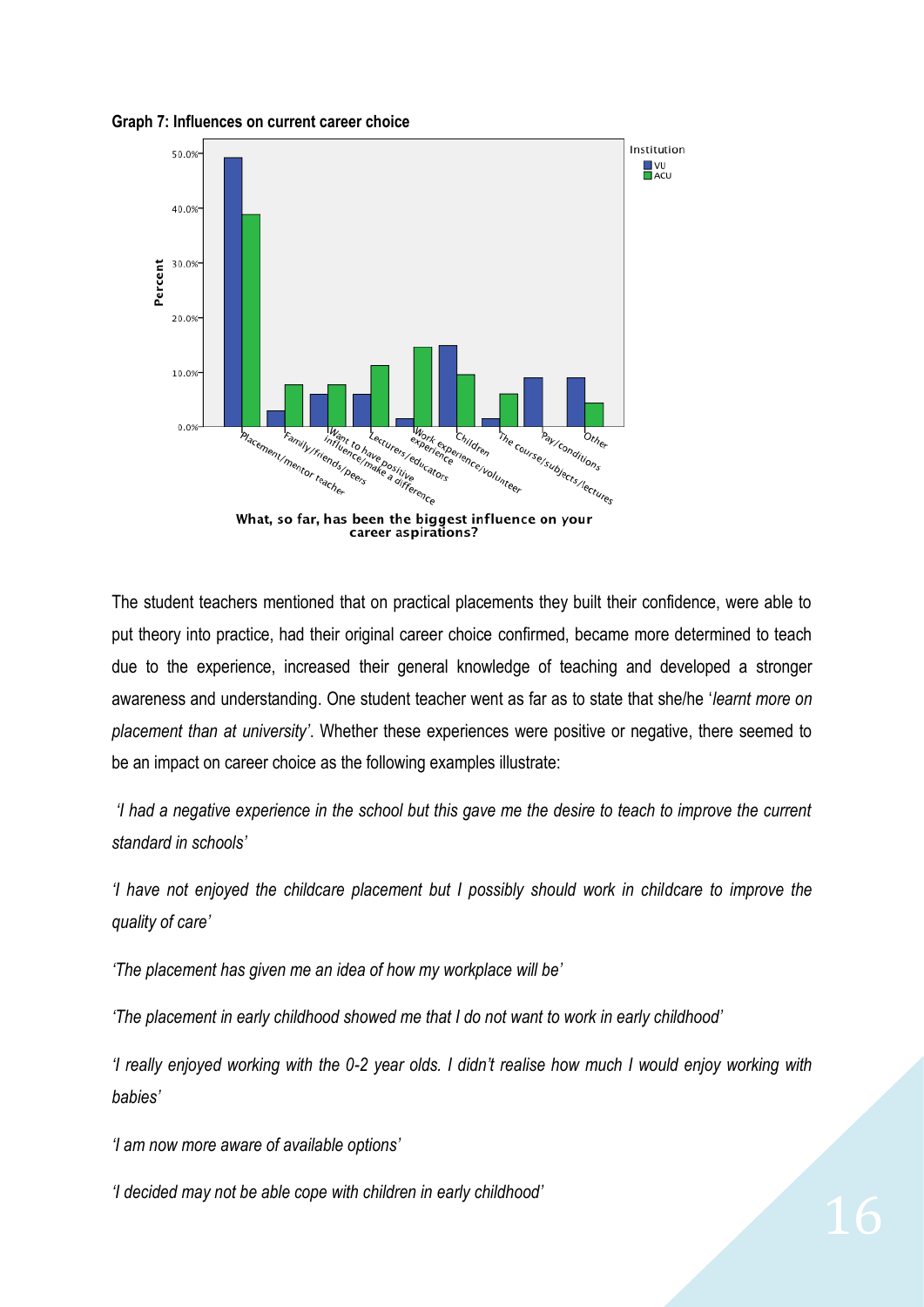The role of the mentor or supervising teacher during the practical placement experience appears to be an influential factor. A number of student teachers mentioned how spending time and talking with mentors had influenced their career aspirations and the comments such as '*The teacher was welcoming and inspiring'; 'I was influenced from my talks with mentor teachers';* and *'The placement*  allowed me to apply my learning, see other professionals working and I was able to talk to them' are representative of the responses provided.

What is also interesting in this data is the percentage of responses indicating children as a major influence on career aspirations (VU =  $15\%$ ; ACU =  $9.5\%$ ). Within these responses a significant number have identified primary teaching as their career choice, although there is still a number who are undecided. The comments provided in response to this question included:

'*I can see the way children develop and I want to be an inspiration to them and part of the process'*

*'I enjoy children so will do well in the teaching profession'* 

*'I have the desire to be a child myself'* 

*'I enjoy seeing children learn and develop'*

*'I love working with children'*

*'I realise how much I enjoy children and want to educate them'*

*'Children inspire me, make me smile. I want to improve children's lives'*

*'I want to teach children. I want them to look up to me'*

#### *Changes in career aspirations*

#### *Changes occurring in projected career destinations and the reasons for this*

When asked to indicate whether their career aspirations had changed since commencing the course, just over 30% (31.4%) indicated that they had, and that the practical placement was the most significant reason for changing their minds. This supports the previous findings that the practical placement has been the most significant influence on their career destination choices.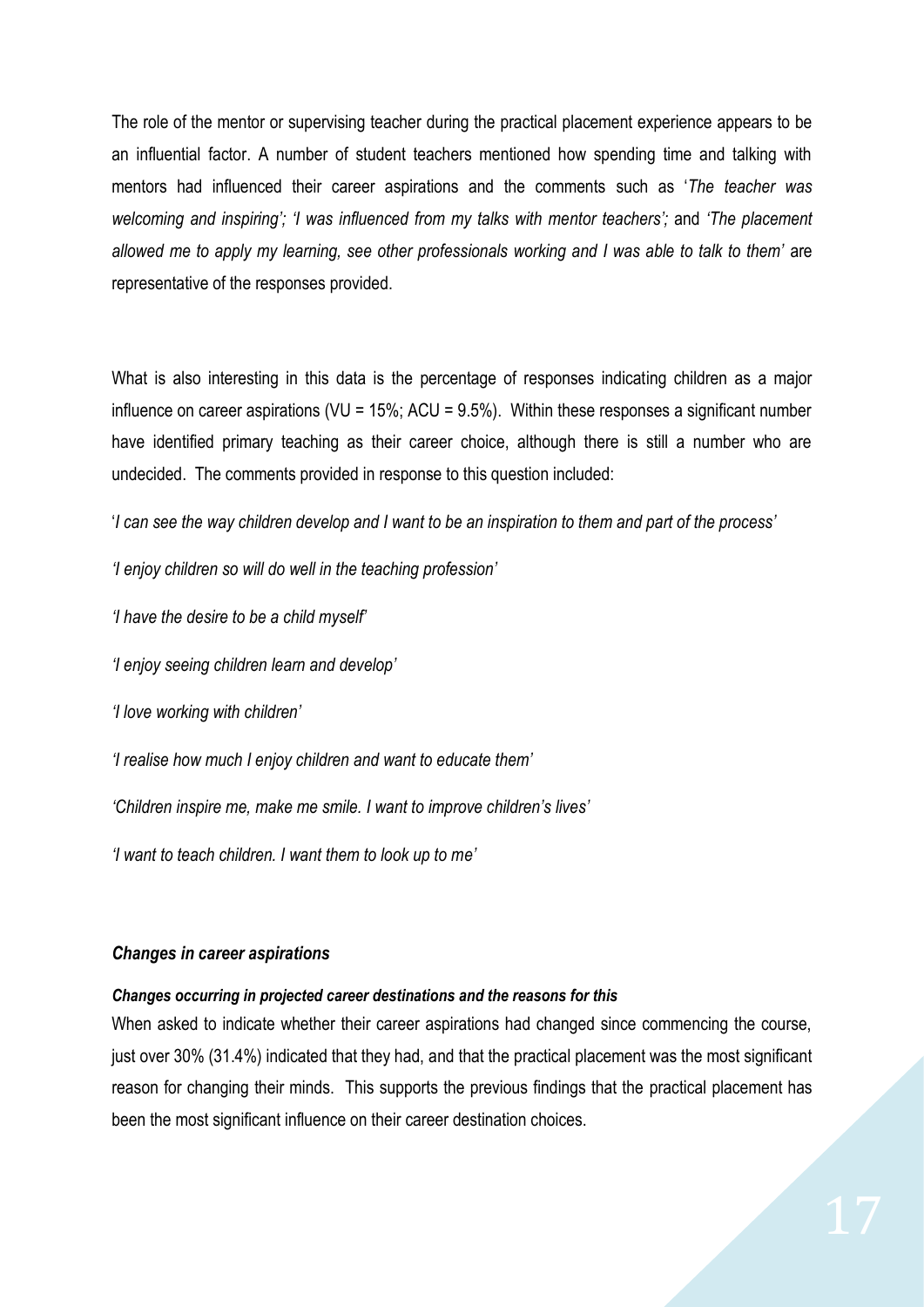| <b>Response</b> | <b>Frequency</b> | <b>Percent</b> |
|-----------------|------------------|----------------|
| Yes             | 66               | 31.4           |
| No              | 142              | 67.6           |
| Total           | 208              | 99.0           |
| Missing         | 2                | 1.0            |
| Total           | 210              | 100.0          |

<span id="page-18-0"></span>**Table 5: Change in career path since beginning course**

In further examining the comments discussing why the practical placement had influenced them changing their minds, it is important to again separate the data out from the two institutions. The data from the student teachers at Victoria University included participants from across four year levels, who had undertaken at least one placement in a primary school. These respondents had all completed a placement in the 'Kinda Kinder' program *(a supported playgroup for children 0- 5 years of age organised and facilitated by both first year and accelerated second year student teachers in partnership with second year students studying the Diploma of Children's Services at Victoria University).* In contrast the student teacher participants from the Australian Catholic University had only undertaken placements in early childhood settings. This is important to note as those respondents from the Australian Catholic University who had indicated that they had changed their mind since starting their course consistently commented that while they had originally chosen to work in a primary school, since starting the course and undertaking the placements, they now feel they would like to work in early childhood. Comments included statements such as '*I didn't want do early childhood but have enjoyed it in course'*; '*I have learnt that my passion is the 3-5 year old age group'; 'the course has inspired my interest in early childhood education'.* These comments are interesting when examined in the context of the large number of respondents from the Australian Catholic University identifying as having no previous qualifications or formal experience in the early childhood sector. At the time of completing the survey, the first year students at the Australian Catholic University had completed only 8 -10 days placement, one day a week, in an infant or toddler room in a long day child care program, while the second year students had completed their infant and toddler placement as well as a pre-school placement, undertaken in either a sessional preschool program or in a long day care setting. Many of these respondents however had commented that they have not as yet undertaken a placement in a primary school and that they may change their minds again when they have had this opportunity to explore the role of the primary school teacher more fully in a primary placement. *'I initially planned to*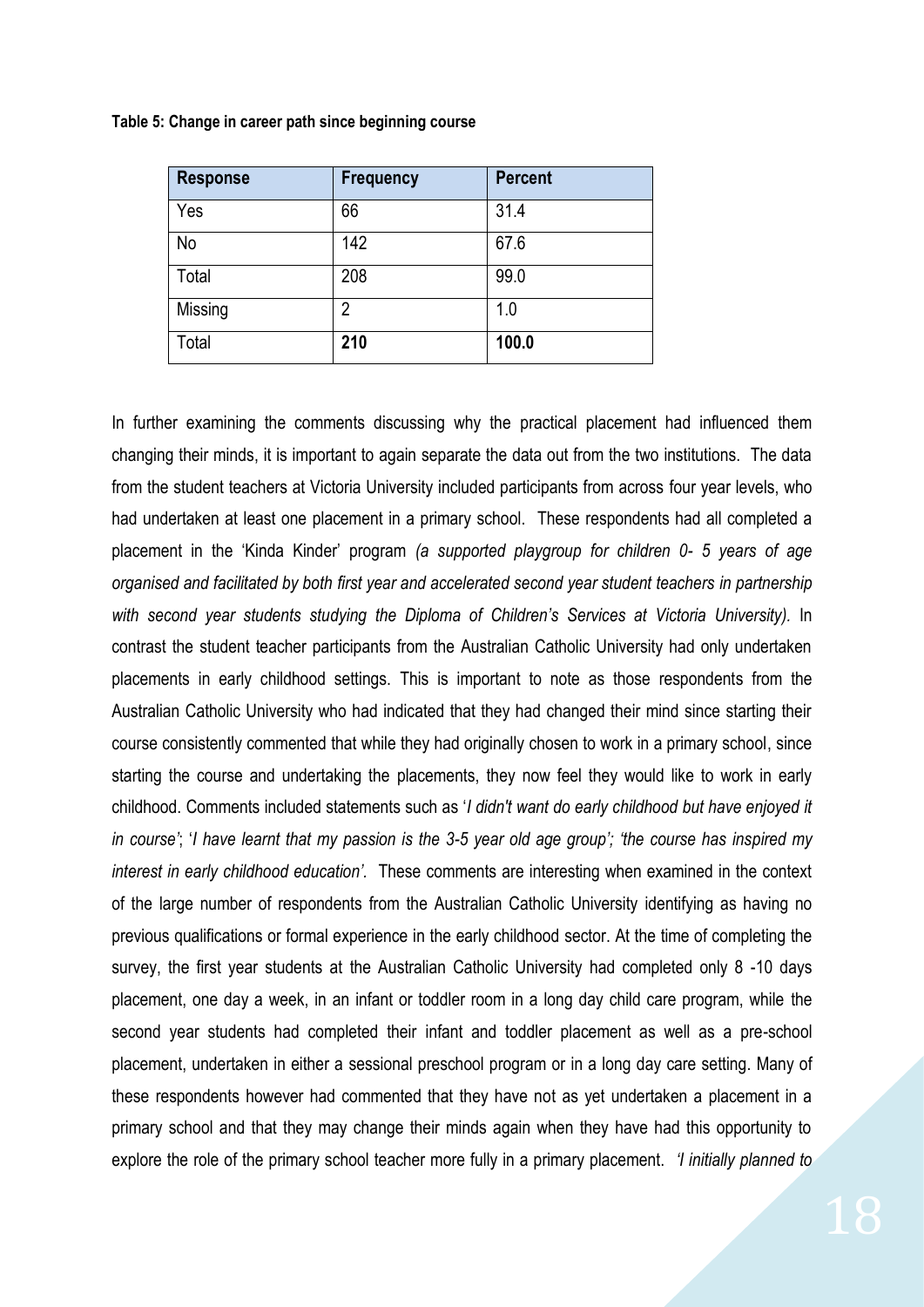*teach in primary school, but am now considering Kindergarten. This may change after the primary placement'* is indicative of the comments provided.

A number of the student teacher participants at Victoria University commented that the primary placement they had undertaken had influenced them in changing their career aspirations. *'I initially wanted to be a primary school teacher but I had a bad primary school placement so I have changed my mind'.* It should also be noted that some participants from both institutions commented that as a consequence of their early childhood placement they were now definitely choosing to work in the primary school setting. This is evidenced by comments such as *'placements with younger children showed me I prefer primary aged children'* (Australian Catholic University); '*since starting the course, I now know I don't want work in early childhood'* (Australian Catholic University); '*I did not like the Kinda Kinder placement at all* (Victoria University)'; '*I have had experience in both the Kinder Kinda and primary school and I prefer primary school'* (Victoria University).

Other factors that have been an influence in changing the student teachers career aspirations are related to the salary and employment conditions – '*I found out about kindergarten teachers' salary'*; '*Kindergarten teachers earn the same as a qualified child care worker so I will do primary teaching'*; '*I had initially planned to teach kindergarten but have been told about the lack of support they receive so I will work as a primary teacher'.* The following graph outlines the influences resulting in a change to career aspirations by each university.

<span id="page-19-0"></span>

#### **Graph 8: Influences resulting in change to career aspirations by university**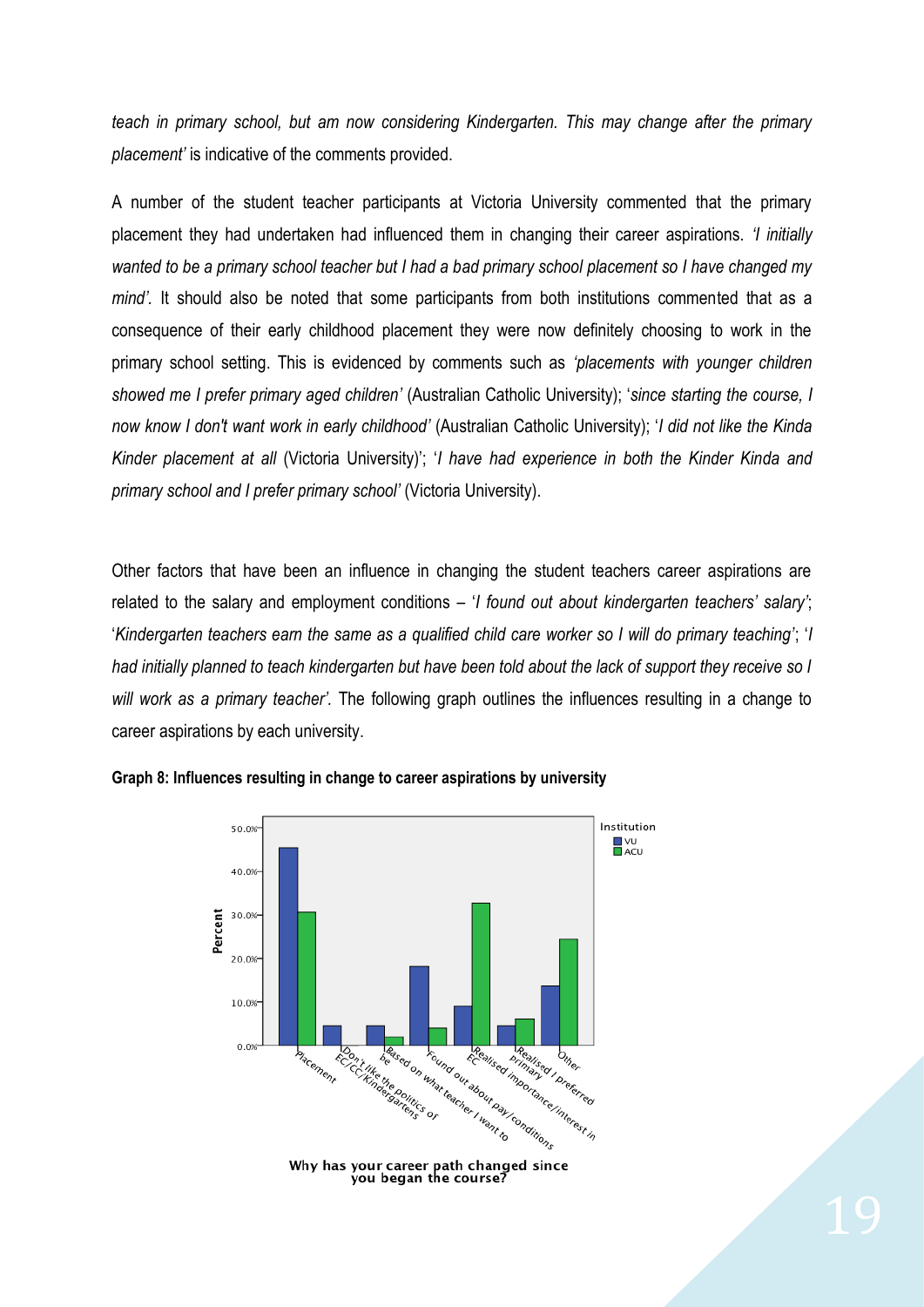#### *Possible impacting factors on future career choices*

As the courses these student teachers are undertaking give them a dual qualification, their openness to changing their mind about their initial career choices and destination was also investigated.

| <b>University</b> | <b>Frequency</b> | <b>Percent</b> |
|-------------------|------------------|----------------|
| VU                |                  |                |
| Yes               | 17               | 22.4           |
| No                | 30               | 39.5           |
| Maybe             | 26               | 34.2           |
| Total             | 73               | 96.1           |
| No response       | 3                | 3.9            |
| Total             | 76               | 100.0          |
| <b>ACU</b>        |                  |                |
| Yes               | 45               | 33.6           |
| No                | 29               | 21.6           |
| Maybe             | 49               | 36.6           |
| Total             | 123              | 91.8           |
| No response       | 11               | 8.2            |
| Total             | 134              | 100.0          |

#### <span id="page-20-0"></span>**Table 6: Possibility of change**

This table illustrates that whilst there were a number of student teachers who did not feel they would change their mind under any circumstances (VU =  $39.5\%$ , ACU =  $21.6\%$ ), there were many students open to this possibility. When asked if they saw themselves changing their mind about their career choices, 22.4% of the Victoria University student teachers responded with a 'Yes', whilst 33.6% at the Australian Catholic University answered 'Yes'. It is worthy to note that at both universities there was a significant percentage of student teachers who answered 'maybe' to this question (VU = 34.2%, ACU = 36.6%). If these two categories are combined we see that 56.6% of Victoria University student teachers and 70.2% of Australian Catholic University student teachers are open to change. Life style, enjoyment and work-life balance were significant factors noted in the responses. Respondents saw that having the dual qualification gave them greater options. These options have been presented by comments such as *'I expect to work in both kindergarten and primary as I will get bored staying in one setting; I expect I will want to change work settings as my own children grow up'; 'I will have a dual qualification which will give greater flexibility and I will be able to change jobs in future. If I do not enjoy job will be able change',* indicating that if circumstances were optimum they may possibly consider a career in early childhood.

Of those student teachers who believed that they would not change their career choices (VU = 39.5%, ACU = 21.6%), almost half indicated that they had always wanted to be a primary teacher and could not see themselves changing. Pay, conditions and professional recognition were siginficant factors as to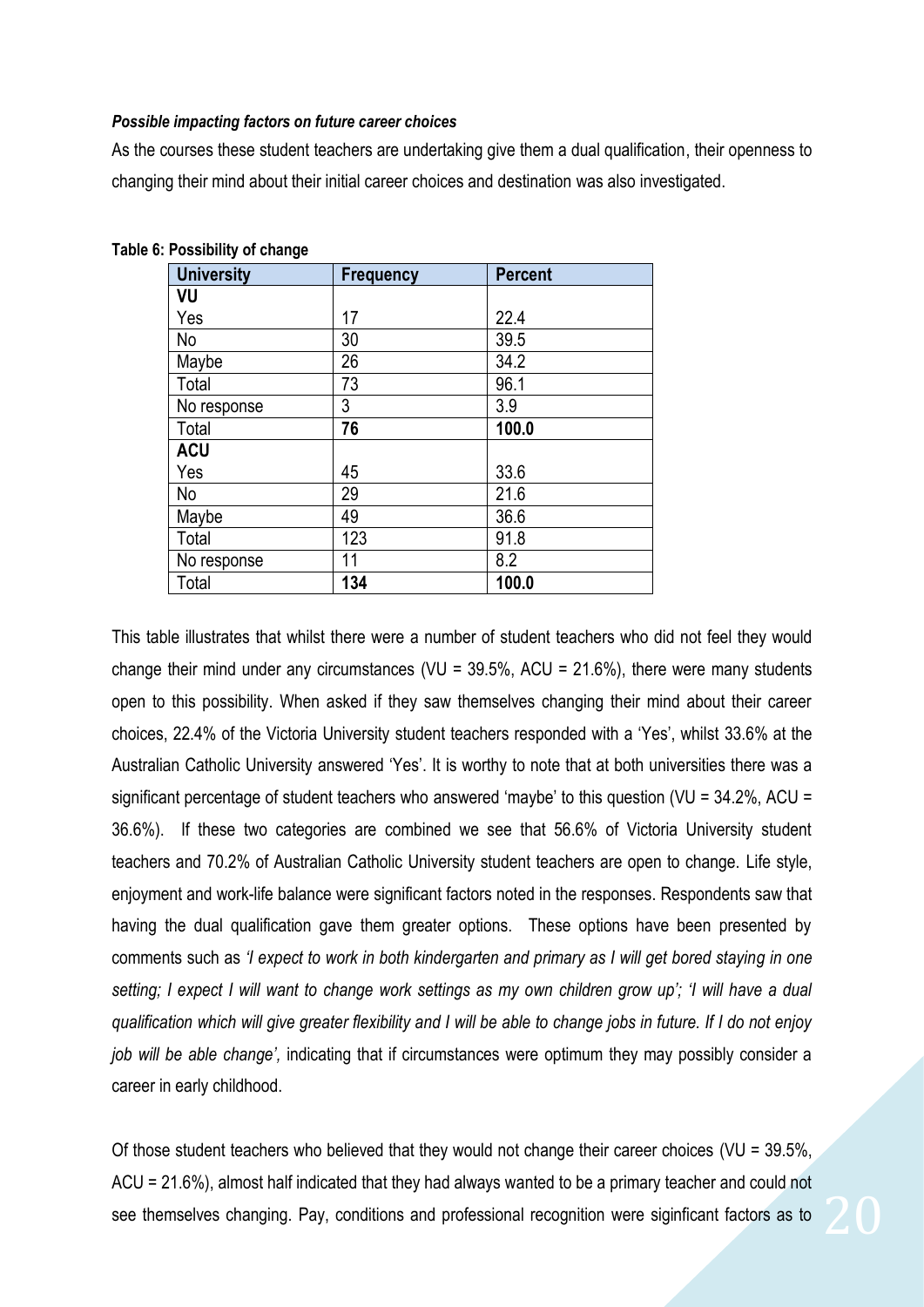why students teachers would not change their choice (See Graph 9). Comments such as '*I like primary teaching and I won't change my mind'; 'I prefer to work with older children'; 'Pay and holidays are better*  in primary schools than in early childhood so I will not change my mind' were representative of many of the responses. A small percentage of those who did not see themselves changing their mind did indicate an interest in always wanting to work in early childhood.



<span id="page-21-1"></span>

# **Limitations on the research**

<span id="page-21-0"></span>The researchers acknowledge the limitations of the study in drawing more general conclusions about the motivations and career intentions of students in courses leading a dual primary/early childhood teaching qualification. Notable limitations are the containment of the sample to two institutions, and the relatively small sample size, especially in the later years of the course. The research nevertheless yields sufficient evidence to provide a good basis for future directions and recommendations for the *First Choice: Early Childhood* program.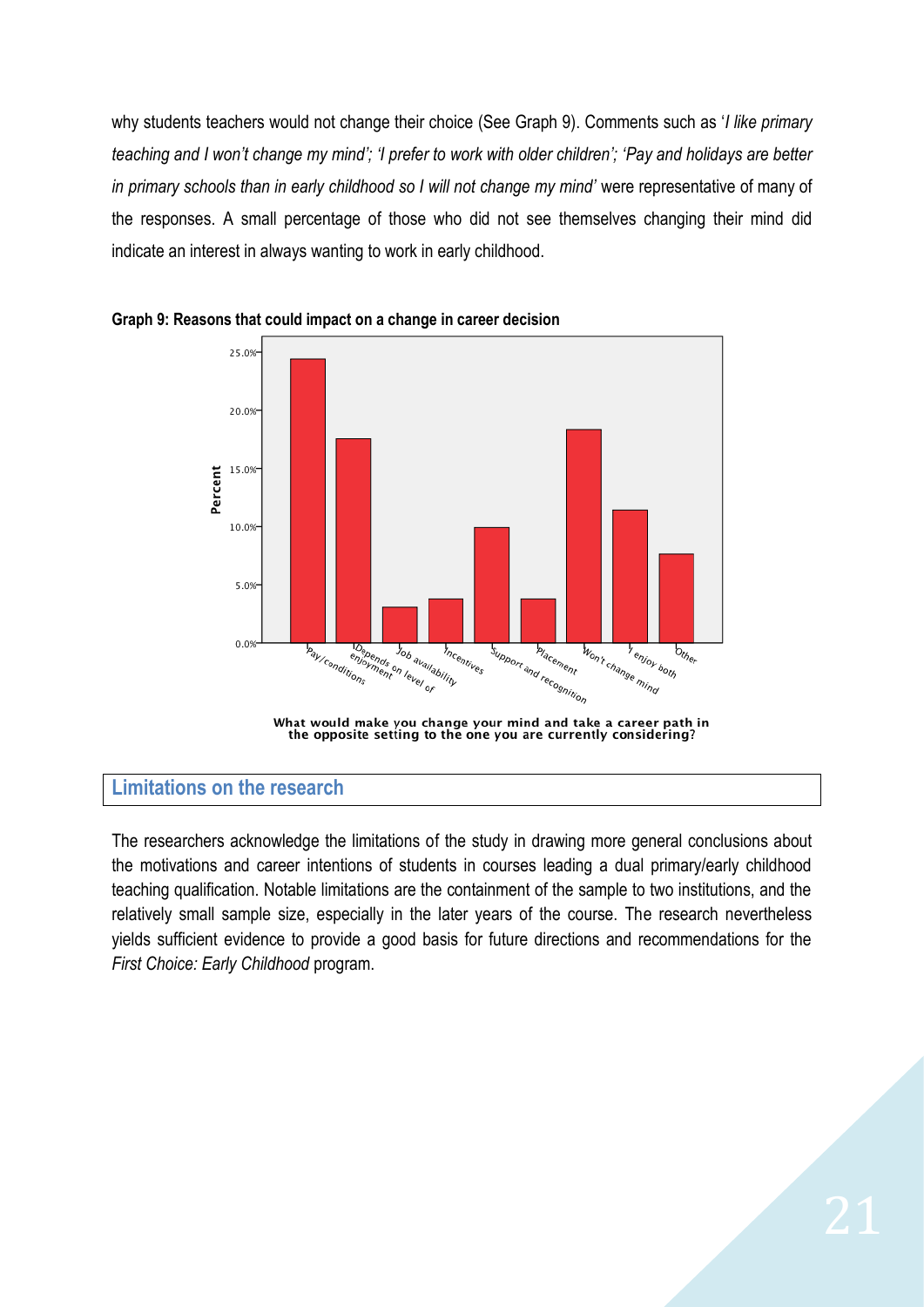# **Future Directions**

When considering the responses as a whole it appears that whilst some students enter the course with a predetermined career destination in mind, there are those who are open to considering change. The influence of placements, along with the perceived pay and conditions of being either an early childhood or primary school teacher appear to have a significant impact. There have been instances where students initially wanting to pursue a career as a primary teacher have changed their mind and now consider teaching in an early childhood context as the preferred option, whilst few in number the apparent impetus of this decision appeared to be impacted through participation in the course itself (which includes the practical placement component). What is also evident is a shift towards primary teaching as a career path as involvement in the course increases.

It is also interesting to note that those students entering the course already holding a Children's Services qualification predominantly indicate primary teaching aspirations. This is a significant issue considering the current policy agenda of up-skilling the early childhood workforce and requires further attention. Whilst only a minimal number of all students have decided to teach in the early childhood sector, a large percentage are undecided which means they are potentially a group to target.

# <span id="page-22-0"></span>**Recommendations**

The following recommendations have been developed from an analysis of the data collected for this project and are offered as suggestions to inform action. What these recommendations highlight are a number of considerations that could inform the development of the First Choice: Early Childhood program, such as the purposeful targeting of students throughout their training to capture those who are undecided about their career destination persuading them towards a career in early childhood. This could be approached through building and supporting the practical placements and examining the role of the mentor during these times.

# **In relation to the First Choice: Early Childhood program design...**

#### Recommendation 1: Cohort

# Purposeful targeting of 'undecided' cohort of students

Due to the significant number of student teachers who are 'undecided' about their career path on entry and during the course, it is worth considering this group as a target group to maximise the impact of any program that aims to produce more early childhood teachers as an outcome.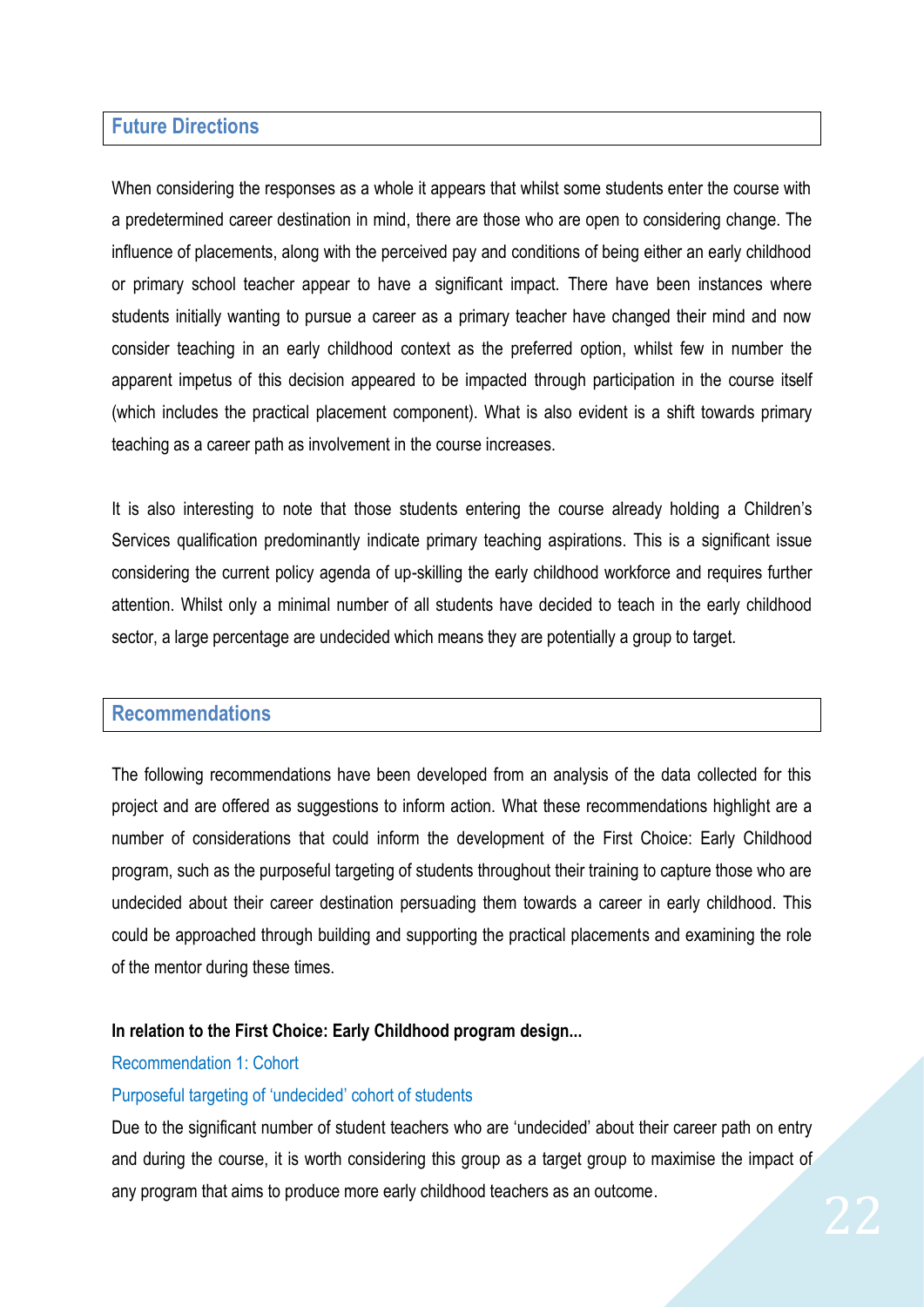# Recommendation 2: Timing of program Beginning the program early on in the training

Awareness must be paid to the progressive nature of decision making, for example with each passing year level of the course it does appear that more student teachers decide to move towards a career as a primary school teacher. The recommendation is therefore that any program which is aimed at encouraging student teachers to view a career in early childhood as a viable option must not wait until the final year of a training course when students seem to have a more determined career path in mind.

#### **In relation to the First Choice: Early Childhood program development...**

#### Recommendation 3: Mentoring

# Examining the role a mentor plays in supporting student teachers to choose early childhood as a career option

Student teachers appear to be influenced by both their practical placement and the mentor teachers they come in contact with. As well as the quality of the placement site, the level of mentoring and the form that this takes throughout the course should be examined so that student teachers feel supported whilst on placements but also during their time at university. From a report undertaken by Mayer & Nolan (2008) for the Warrawong Advisory Committee of the Foundation of Graduates in Early Childhood Studies, which focused on providing recommendations relating to effective professional learning models for supporting early career early childhood teachers, mentoring was highlighted as one of the most commonly utilised models of support however mentoring was defined and operationalised in a range of ways depending on the program. From the literature examined to inform that report, effective programs often included a mixture of strategies with some type of mentoring included in the program design. The recommendation for the First Choice: Early Childhood program would be to ensure that there is a strong mentoring component tied to the early childhood sector and that this continues throughout the program, especially during the primary placements as a way of maintaining the link to early childhood.

# **In relation to the First Choice: Early Childhood program monitoring & evaluation...**

# Recommendation 4: Monitoring

Continue to widen the evidence-base to inform development and evolution / evaluation of the First Choice: Early Childhood program

With the low numbers of respondents in the 3rd and 4th year levels of the current study that informed these recommendations there is a need to widen the sample of these year cohorts to ensure that what is presented is representative of these student teachers. This will act to inform both the evolution of the program as well as the ongoing evaluation of the program.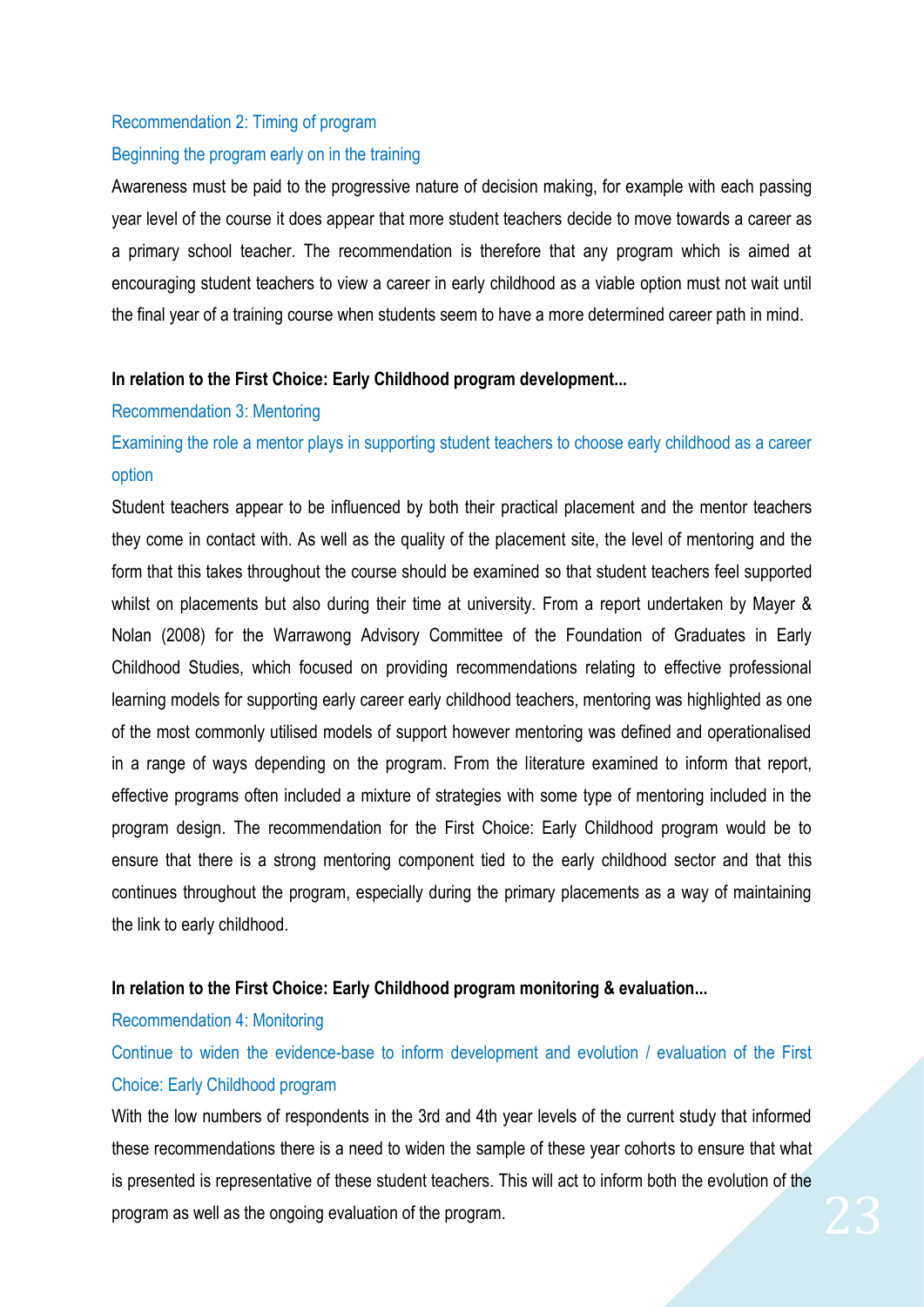#### **General recommendations**

The research also generated a number of further recommendations relevant to the work of DEECD and other early childhood stakeholders in raising the profile of early childhood teaching within teacher preparation courses.

#### Recommendation 5: Practical Placements – timing

#### Positioning the early childhood practical placement experience for students

Acknowledging the influential nature of the practical placement on the student teachers experience and how their decisions regarding career choice become more determined as the course progresses, the timing of the early childhood placements appear to be of vital importance. It would seem crucial to have student teachers undertake early childhood placements in the final years of the course rather than have all early childhood placement experiences during the early stages of the course. A more systematic approach to this issue across universities is warranted to ensure student teachers experience early childhood settings where 'best practice' is enacted.

#### Recommendation 6: Practical Placements – quality

#### Reconceptualising the early childhood practical placement experience for students

The content and focus of the early childhood placements need to be specifically focused on the important role an educator plays in the learning of young children. Attention needs to be placed on the professional responsibilities of a teacher working in early childhood contexts to ensure it is presenting as a robust career choice. Tying assessment criteria of placements to wider frameworks, for example the Early Years Learning Framework, the Victorian Early Years Learning and Development Framework, the Code of Ethics etc. will assist student teachers to make links between outcomes for themselves as professionals as well as outcomes for the learning of the children they teach. The focus must be on the student teacher as a 'teacher' and expectations of the placement must mirror (as far as possible) those required on primary teaching placements. Quality placements must be secured.

#### Recommendation 7: Information

#### Educate all students to the conditions of employment for the early childhood sector

It was apparent from the data that many student teachers were making judgements regarding future career pathways on limited or incorrect information relating to pay and conditions of employment. Accurate information needs to be provided to students early on in the course and revisited nearer course completion so that students know the pay and conditions accredited to working in the early childhood field thus enabling them to make a decision based on more realistic expectations.